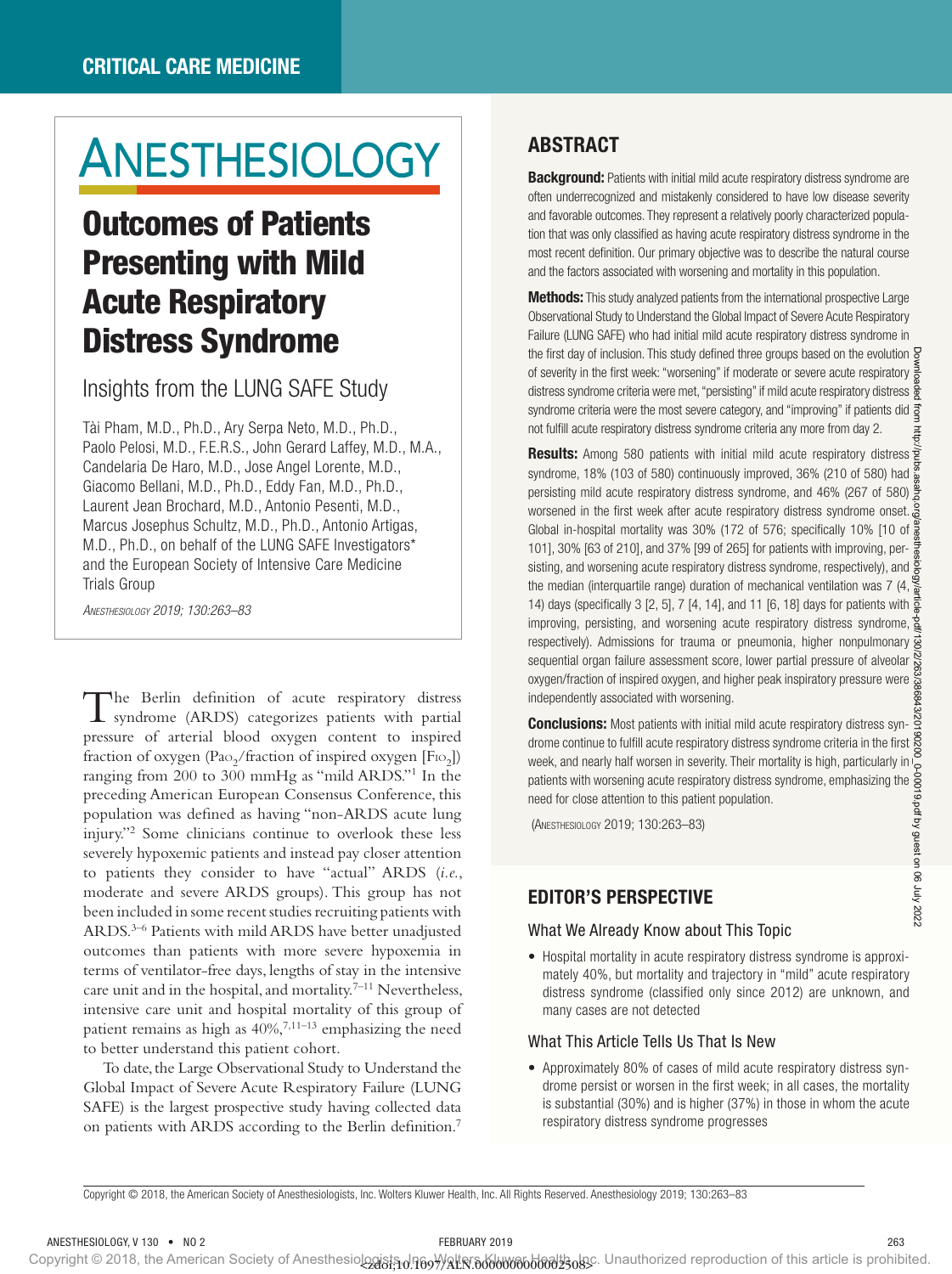Almost one third of the 2,377 patients fulfilling the criteria for ARDS within 48h of respiratory failure initially had mild ARDS at first assessment. Recent research showed different subphenotypes of patients with ARDS had distinct presentations and outcomes,<sup>4,14</sup> and autopsy studies showed that patients with mild ARDS displayed different histologic features with a lower proportion of diffuse alveolar damage.15,16

We hypothesized that patients presenting with mild ARDS constitute a heterogeneous group with diverse evolutions, and that in this group, the evolution in the first week after ARDS onset would be associated with patient outcome. Our primary objective was to characterize patients with initial mild ARDS and to describe their management, their evolution over the first week of critical illness, and their outcomes. Secondary objectives included identifying factors associated with progression to a more severe ARDS category, as well as factors associated with hospital mortality.

This article has been selected for the Anesthesiology CME Program. Learning objectives and disclosure and ordering information can be found in the CME section at the front of this issue. This article is featured in "This Month in Anesthesiology," page 5A. Corresponding article on page 190. Supplemental Digital Content is available for this article. Direct URL citations appear in the printed text and are available in both the HTML and PDF versions of this article. Links to the digital files are provided in the HTML text of this article on the Journal's Web site [\(www.anesthesiology.org](www.anesthesiology.org)). This article has a visual abstract available in the online version. Part of the work presented in this article has been presented at the American Thoracic Society meeting in Washington, D.C., May 23, 2017. M.J.S. and A.A. contributed equally to this article. Submitted for publication April 25, 2018. Accepted for publication October 5, 2018. From the Interdepartmental Division of Critical Care Medicine (T.P., J.G.L., E.F., L.J.B.), Department of Anesthesia (J.G.L.), and Institute of Health Policy, Management and Evaluation (E.F.), University of Toronto, Toronto, Canada; Keenan Research Centre for Biomedical Science, Li Ka Shing Knowledge Institute (T.P., J.G.L., L.J.B.) and Department of Anesthesia (J.G.L.), St. Michael's Hospital, Toronto, Canada; Department of Critical Care Medicine, Hospital Israelita Albert Einstein, São Paulo, Brazil (A.S.N.); Department of Intensive Care (A.S.N., M.J.S.) and Laboratory of Experimental Intensive Care and Anesthesiology (M.J.S.), Amsterdam University Medical Centers, University of Amsterdam, Amsterdam, The Netherlands; Department of Clinical Sciences and Integrated Diagnostics, University of Genoa, Genoa, Italy (P.P.) and San Martino Policlinico Hospital, Istituto di Ricovero e Cura a Carattere Scientifico for Oncology, Genoa, Italy (P.P.); Department of Anaesthesia, School of Medicine, and Regenerative Medicine Institute at CÚRAM Centre for Research in Medical Devices, National University of Ireland Galway, Galway, Ireland (J.G.L.); Critical Care Area, Parc Tauli Hospital University, Autonomous University of Barcelona, Barcelona, Spain (C.D.H.); Respiratory Diseases Network Biomedical Investigation Center, Barcelona, Spain (C.D.H., J.A.L., A.A.); Critical Care Department, University Hospital of Getafe, Madrid, Spain (J.A.L.); European University, Madrid, Spain (J.A.L.); School of Medicine and Surgery, University of Milan-Bicocca, Monza, Italy (G.B.); Department of Emergency and Intensive Care, San Gerardo Hospital, Monza, Italy (G.B.); Department of Medicine, University Health Network and Mount Sinai Hospital, Toronto, Canada (E.F.); Department of Anesthesia, Critical Care and Emergency Medicine, Istituto di Ricovero e Cura a Carattere Scientifico Ca' Granda Ospedale Maggiore Policlinico Milan, Milan, Italy (A.P.); Department of Pathophysiology and Transplantation, University of Milan, Milan, Italy (A.P.); Mahidol–Oxford Tropical Medicine Research Unit, Mahidol University, Bangkok, Thailand (M.J.S.); Critical Care Department, Parc Tauli Health Corporation University, Autonomous University of Barcelona, Sabadell and Intensive Care Department, University Hospitals Sagrado Corazon-General de Cataluña, Quiron Salut, Barcelona-Sant Cugat del Valles, Spain (A.A.).

## Materials and Methods

## Study Design

LUNG SAFE (ClinicalTrials.gov identifier NCT02010073) was an international multicenter prospective observational study performed in 2014 that recruited nearly 13,000 patients from 459 intensive care units from 50 different countries. A total of 4,499 patients had acute respiratory hypoxemic failure defined by a  $\text{Pao}_2/\text{Fio}_2$  of  $300$  mmHg or less, new pulmonary infiltrates on chest imaging, and ventilator support with a positive end-expiratory pressure (PEEP) of  $5 \, \mathrm{cm} \, \mathrm{H}_2\mathrm{O}$  or more. Among them, 3,022 patients presented the Berlin criteria for ARDS during their intensive care unit stay. The present study was designed after LUNG SAFE data collection, but the analysis and the different groups were planned before starting the data analyzing. The detailed methods and design of LUNG SAFE have previously been described,<sup>7</sup> and further details are available in the Supplemental Digital Content [\(http://links.](http://links.lww.com/ALN/B814) [lww.com/ALN/B814\)](http://links.lww.com/ALN/B814). Some of the results of this study have been previously reported in the form of abstracts.<sup>17</sup>

## **Participants**

We included intubated patients with mild ARDS on the first day they fulfilled ARDS criteria and within the first 2 days of fulfilling criteria for acute respiratory hypoxemic failure. Patients initially managed with noninvasive ventilation and not intubated in the first 2 days were excluded. We excluded patients based on the following criteria: (1) patients transferred to a participating intensive care unit more than 2 days after being admitted in another intensive care unit; (2) patients not present in the participating intensive care unit the day after meeting criteria for mild ARDS; (3) patients with a decision to limit life-sustaining treatment in the first 2 days; and (4) patients treated with extracorporeal membrane oxygenation in the first 2 days of ARDS.

## **Definitions**

On days 2, 3, 5, and 7 after the patient fulfilled criteria for mild ARDS, we assessed  $\text{Pao}_2/\text{Fio}_2$  and patients' ventilatory interface to define the following variables:

- Improving: the worst  $PaO_2/FiO_2$  available on days 2, 3, 5, and 7 was more than 300 mmHg
- Persisting: the worst  $PaO_2/FIO_2$  available on days 2, 3, 5, and 7 was more than 200 mmHg but 300 mmHg at most
- Worsening: the worst  $PaO_2/FiO_2$  available on days 2, 3, 5, and 7 was 200 mmHg at most

To determine the factors associated with worsening oxygenation in the first week after mild ARDS onset, we also dichotomized patients into "worsening in the first week" *versus* all other patients (*i.e.*, combination of the persisting and improving groups). When items for sequential organ failure assessment score calculations were missing, the missing values were omitted, and the denominator was adjusted accordingly.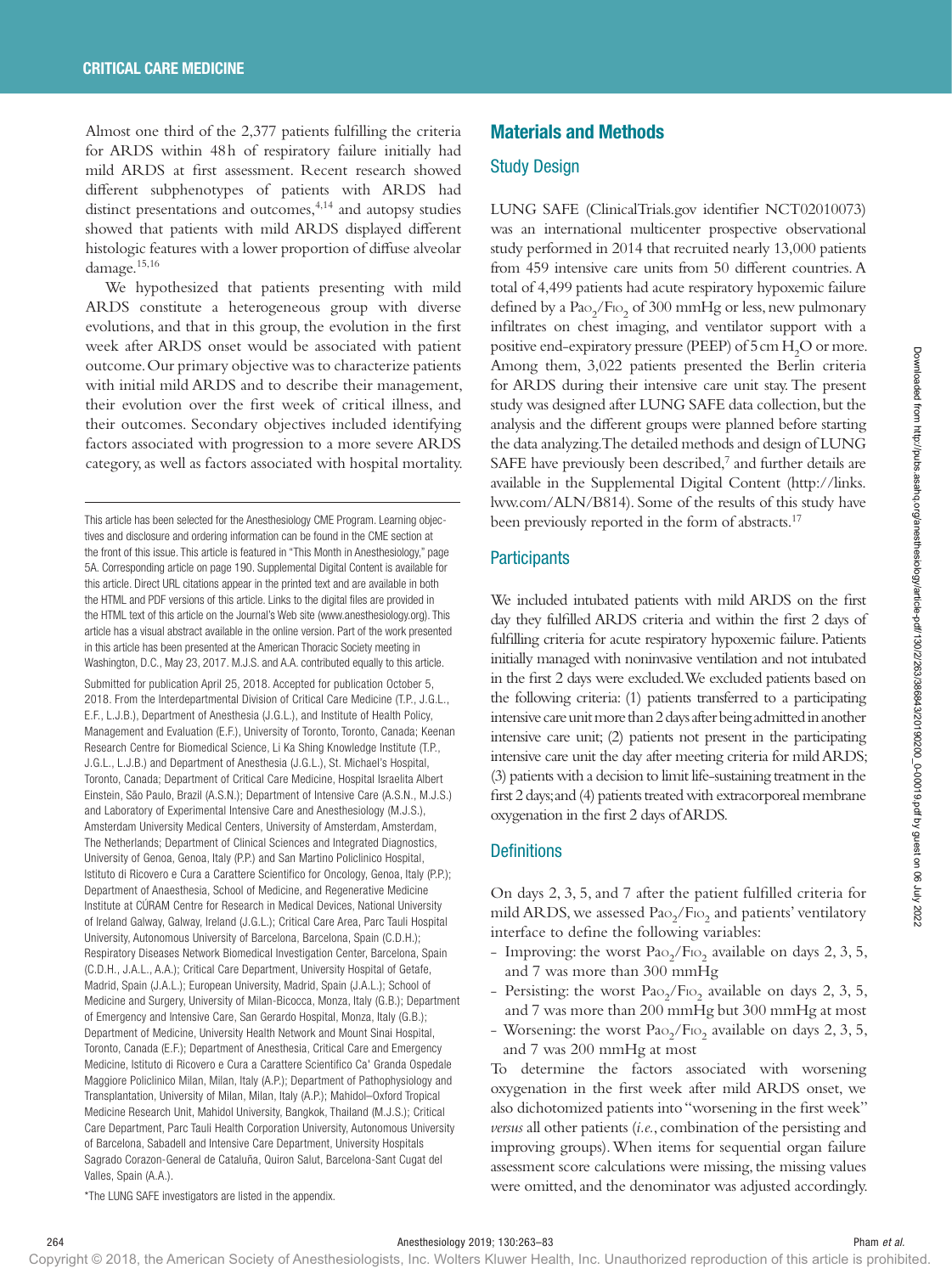## Statistical Analysis

Continuous variables are reported as means ± SD or median (first, third quartiles), and categorical variables as count and proportion. Normality of the data distribution was visually assessed by means of histograms. Comparisons of proportions were made using chi-square and Fisher exact tests. Continuous variables were compared using Student's *t* tests or Wilcoxon rank sum test when two groups were compared; using paired Student's *t* test or paired Wilcoxon rank sum test when variables were compared at two time points in the same group; and oneway ANOVA or Kruskal–Wallis tests when more than two groups were compared, as appropriate. Tukey's range tests were then used to compare all possible pairs of means within the three groups.

We performed bivariate analyses to identify factors potentially associated with the worsening group and with hospital mortality. We assumed that patients discharged alive from hospital before 90 days were alive on day 90. To determine the association of statistically significant variables with the outcomes of interest while controlling for confounders, covariates found to be associated with the dependent variable (worsening group or hospital mortality) in the bivariate analysis with a *P* value less than or equal to 0.20 were entered in stepwise (forward and backward) multivariable logistic regression analyses with significance α levels of 0.05 or less for retention. Multicollinearity was assessed calculating a variance inflation factor of each variable and ruled out if the variance inflation factor was lower than 4. The results are shown as odds ratios with 95% CI, and models' performance was assessed using the Hosmer–Lemeshow goodness-of-fit test statistic. We computed Kaplan–Meier analysis to estimate the likelihood of hospital mortality within 90 days of onset of ARDS. To check the validity of the logistic regression to determine factors associated with hospital mortality, a Cox proportional hazard model and a time-varying Cox model (taking into account the subjects' variability over time) were performed as sensitivity analyses.

No statistical power calculation was conducted before the study, and sample size was based on available data. For all numerical variables, outliers were assessed and corrected by contacting site investigators if needed. The remaining outliers were plausible values that were kept in the analysis. No assumptions were made for missing data, and we followed the Strengthening the Reporting of Observational Studies in Epidemiology (STROBE) recommendations.<sup>18</sup> Statistical analyses were done with R (version 3.5.1, <http://cran.r-project.org>, accessed July 2018). All *P* values were two-sided, and values less than 0.05 were deemed statistically significant. The study protocol and case-report form, as well as additional methodologic information, are in the Supplemental Digital Content [\(http://links.lww.](http://links.lww.com/ALN/B814) [com/ALN/B814\)](http://links.lww.com/ALN/B814).

## **Results**

## Patient Characteristics

The Berlin definition of ARDS at day 1 or 2 of acute respiratory hypoxemic failure was fulfilled by 2,377 of the 12,906 patients enrolled in the LUNG SAFE study: 714 had mild ARDS, 1,106 had moderate ARDS, and 557 had severe ARDS. Of the 714 patients with mild ARDS, 693 were still present in the intensive care unit on the day after fulfilling ARDS criteria, and 601 did not have any of the prespecified exclusion criteria (fig. 1). Characteristics and outcomes of patients discharged from the participating intensive care unit before day 2 are presented in table 1 in the Supplemental Digital Content [\(http://links.lww.com/](http://links.lww.com/ALN/B814) [ALN/B814](http://links.lww.com/ALN/B814)). Because of missing data, 21 additional patients could not be classified. Finally, a total of 580 patients were included in the analyses, and their main characteristics, ventilator management, and outcomes are presented in table 1 and in table 2 in the Supplemental Digital Content (<http://links.lww.com/ALN/B814>). Their mean  $\text{Pao}_2/\text{Fio}_2$ at ARDS onset was  $246 \pm 28$  mmHg, and 92% (529 of 577) were still intubated the day after fulfilling mild ARDS. Half of them were recognized by clinicians as having ARDS. Their median (interquartile range) lengths of stay in the intensive care unit and in the hospital were, respectively, 11 (6, 19) and 19 (11, 37) days, whereas hospital mortality was 30% (172 of 576).

## Comparison According to the Evolution in the First Week

Based on the worst evolution category in the first 7 days after the onset of ARDS, 18% (103 of 580) showed only improvement, 36% (210 of 580) remained stable, and 46% (267 of 580) worsened at least 1 day in the first 7 days after mild ARDS onset (table 1; table 2 in the Supplemental Digital Content, [http://links.lww.com/ALN/B814\)](http://links.lww.com/ALN/B814). The rate of pneumonia differed among the three groups  $(P = 0.008)$ , being highest in patients from the worsening group compared to each other group (56% *vs.* 47%,  $P = 0.047$  for comparison with the persisting group and 56%  $\nu$ s. 39%,  $P = 0.003$  for comparison with the improving group).

Within each group, comparing  $\mathrm{Pao}_2/\mathrm{Fro}_2$  from one day to the following day of data collection, the only differences were between the day of ARDS onset and the next day  $(P < 0.001$  for each group) and for the improving group between days 5 and 7 (tables 2 and 3 in the Supplemental Digital Content, [http://links.lww.](http://links.lww.com/ALN/B814) [com/ALN/B814](http://links.lww.com/ALN/B814); table 4); after day 2,  $\text{Pao}_2/\text{Fro}_2$  remained stable in the worsening group (fig 2A; tables 2 and 3 in the Supplemental Digital Content, [http://links.lww.com/](http://links.lww.com/ALN/B814) [ALN/B814\)](http://links.lww.com/ALN/B814). Tidal volumes of mechanically ventilated patients remained stable over the first week of evolution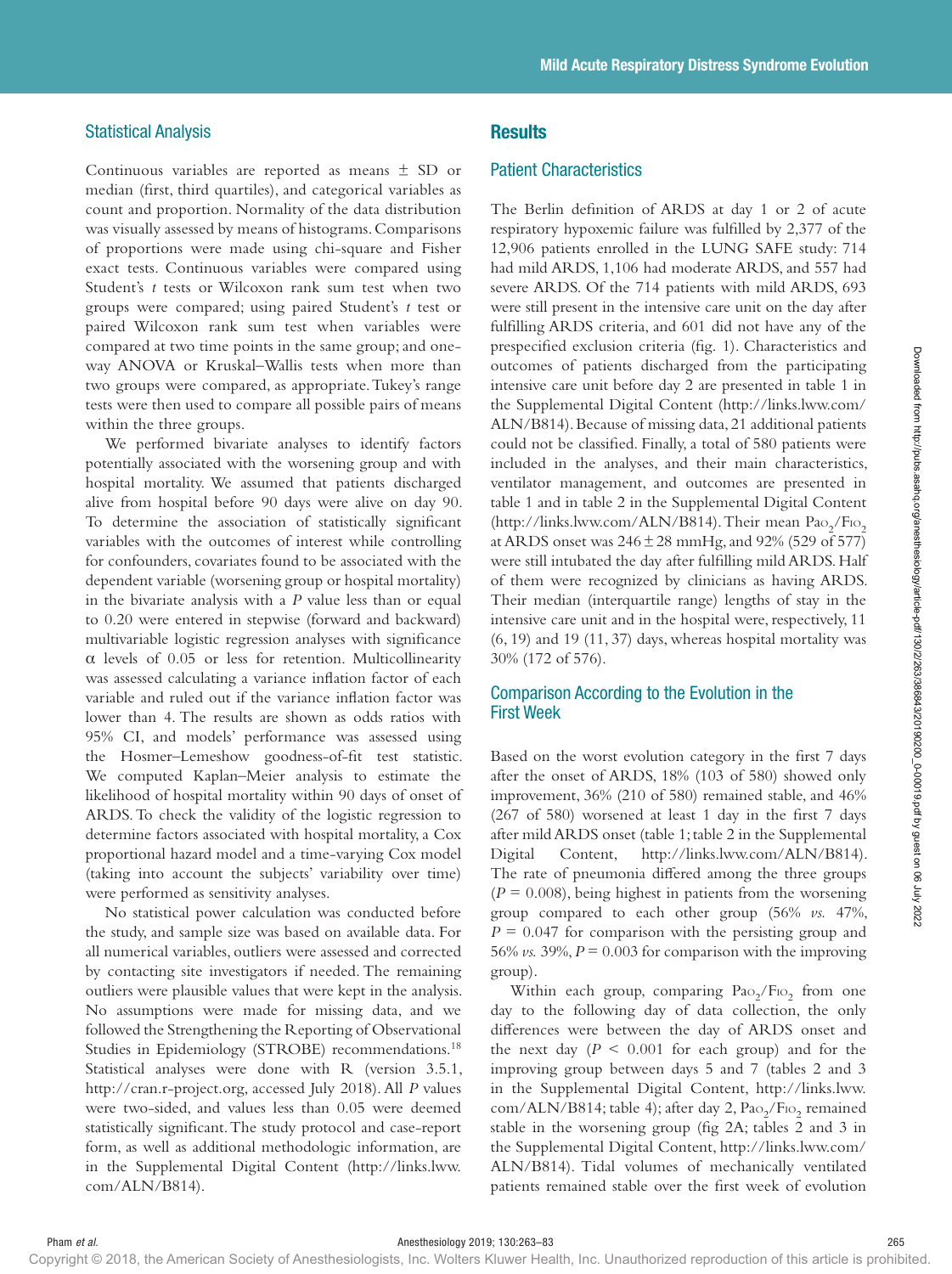

Fig. 1. Flowchart. This figure shows the patient selection process for inclusion in the study. From the 714 patients presenting with mild acute respiratory distress syndrome (ARDS) in the Large Observational Study to Understand the Global Impact of Severe Acute Respiratory Failure (LUNG SAFE), 601 fulfilled the criteria for inclusion, and 580 had data allowing classification in the defined categories after day 1 (D1; *green box*). \*Twenty-one not in the intensive care unit (ICU) at ARDS day 2 (D2): 12 died, 5 were transferred to another ICU, and 4 were discharged alive from the ICU. ECMO, extracorporeal membrane oxygenation; F10<sub>2</sub>, fraction of inspired oxygen; LST, life-sustaining treatment.

and did not differ between the different evolution groups (tables 2–4 in the Supplemental Digital Content, [http://](http://links.lww.com/ALN/B814) [links.lww.com/ALN/B814;](http://links.lww.com/ALN/B814) fig. 2B). Respectively, 61% (338 of 550), 80% (438 of 550), and 89% (492 of 550) of the patients had tidal volume of less than 8, 9, and 10ml/ kg of predicted body weight. Each day, PEEP settings were overall different between groups with the use of a higher PEEP in the group with worsening ARDS (fig. 2C; tables 2–4 in the Supplemental Digital Content, [http://links.](http://links.lww.com/ALN/B814) [lww.com/ALN/B814\)](http://links.lww.com/ALN/B814).

In the worsening ARDS group, the first day with  $\mathrm{Pa}\mathrm{o_2}/$  $\rm{F\textsc{io}}_2$  of less than 200 mmHg was day 2 for 149 (56%), day 3 for 53 (20%), day 5 for 40 (15%), and day 7 for 25 patients (9%). To determine the factors associated with worsening

of mild ARDS, we compared the group worsening to the other patients (*i.e.*, improving and persisting mild ARDS); the results are shown in table 2. Patients in the worsening group had a higher rate of medical  $(71\% \nu s. 63\%, P = 0.038)$ and trauma causes for admission (9%  $\nu s$ , 4%,  $P = 0.029$ ) and a lower rate of surgical causes (21% *vs.* 33%, *P* < 0.001), whereas more of these patients had pneumonia as a risk factor (56%  $\nu$ s. 43%,  $P = 0.006$ ), and they had a significantly lower initial  $\mathrm{Pa}\mathrm{o}_2/\mathrm{F}\mathrm{io}_2$  , higher PEEP, and higher peak inspiratory pressure (table 2). In a multivariable logistic regression including data collected on the first day of ARDS, only admission for trauma, pneumonia as a risk factor for ARDS, higher nonpulmonary sequential organ failure assessment score, lower initial  $\text{Pao}_2/\text{Fio}_2$  and higher peak inspiratory pressures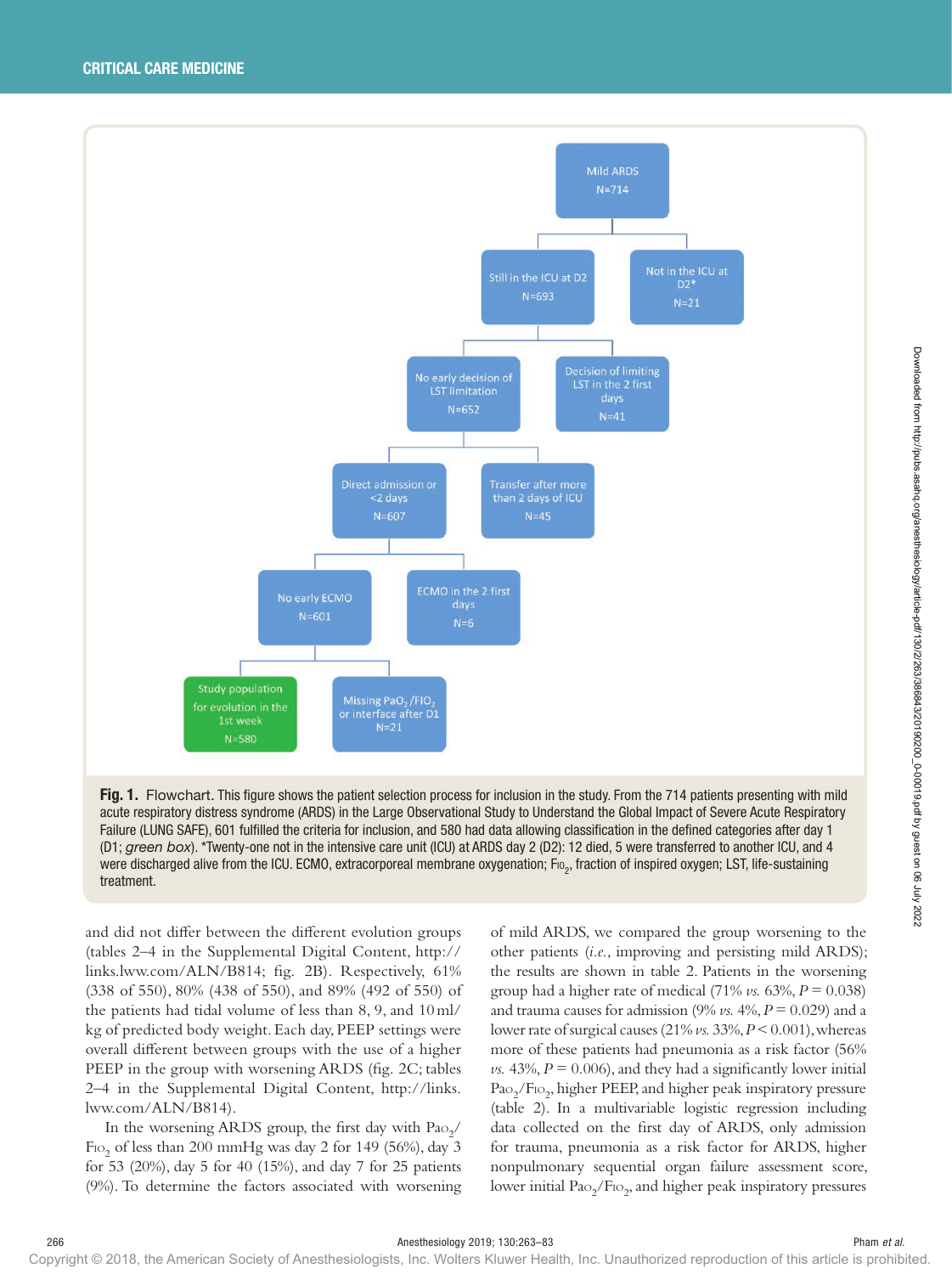|                                                                            | AII N = 580     | <b>Improving</b><br>$N = 103$ | <b>Persisting</b><br>$N = 210$ | <b>Worsening</b><br>$N = 267$ | P value | -N  |
|----------------------------------------------------------------------------|-----------------|-------------------------------|--------------------------------|-------------------------------|---------|-----|
| <b>Baseline</b>                                                            |                 |                               |                                |                               |         |     |
| Age, mean $\pm$ SD, yr                                                     | $61 \pm 17$     | $61 \pm 18$                   | $61 \pm 17$                    | $61 \pm 16$                   | 0.884   | 580 |
| Weight, mean $\pm$ SD, kg                                                  | $75.9 \pm 20.0$ | $72.8 \pm 18.8$               | $75.5 \pm 17.3$                | $77.4 \pm 22.1$               | 0.142   | 545 |
| Female sex (%)                                                             | 214 (36.9)      | 29 (28.2)                     | 81 (38.6)                      | 104 (39.0)                    | 0.128   | 580 |
| Comorbidities, No. (%)                                                     |                 |                               |                                |                               |         |     |
| <b>Diabetes</b>                                                            | 121 (20.9)      | 17(16.5)                      | 41 (19.5)                      | 63 (23.6)                     | 0.270   | 580 |
| COPD                                                                       | 110 (19.0)      | 23(22.3)                      | 31 (14.8)                      | 56 (21.0)                     | 0.144   | 580 |
| Chronic renal failure                                                      | 56 (9.7)        | 13 (12.6)                     | 17(8.1)                        | 26(9.7)                       | 0.443   | 580 |
| Immunosuppression                                                          | 116 (20.0)      | 16(15.5)                      | 44 (21.0)                      | 56 (21.0)                     | 0.458   | 580 |
| Chronic heart failure                                                      | 60 (10.3)       | 10(9.7)                       | 17(8.1)                        | 33(12.4)                      | 0.307   | 580 |
| Chronic liver failure                                                      | 20(3.4)         | 5(4.9)                        | 7(3.3)                         | 8(3.0)                        | 0.657   | 580 |
| Type of admission, No. (%)                                                 |                 |                               |                                |                               | 0.013   | 580 |
| Medical                                                                    | 385 (66.4)      | 60 (58.3)                     | 136 (64.8)                     | 189 (70.8)                    |         |     |
| Postoperative (elective)                                                   | 47 (8.1)        | 12(11.7)                      | 19(9.0)                        | 16(6.0)                       |         |     |
| Surgical                                                                   | 112 (19.3)      | 27(26.2)                      | 46 (21.9)                      | 39 (14.6)                     |         |     |
| Trauma                                                                     | 36(6.2)         | 4(3.9)                        | 9(4.3)                         | 23(8.6)                       |         |     |
| Risk factor for ARDS, No. (%)                                              |                 |                               |                                |                               |         |     |
| Pneumonia                                                                  | 287 (49.5)      | 40 (38.8)                     | 98 (46.7)                      | 149 (55.8)                    | 0.008   | 580 |
| Extrapulmonary sepsis                                                      | 113 (19.5)      | 20(19.4)                      | 48 (22.9)                      | 45 (16.9)                     | 0.259   | 580 |
| Aspiration                                                                 | 85 (14.7)       | 24 (23.3)                     | 30(14.3)                       | 31(11.6)                      | 0.017   | 580 |
| Trauma                                                                     | 35(6.0)         | 5(4.9)                        | 11(5.2)                        | 19(7.1)                       | 0.595   | 580 |
| Pancreatitis                                                               | 12(2.1)         | 1(1.0)                        | 4(1.9)                         | 7(2.6)                        | 0.743   | 580 |
| Pulmonary contusion                                                        | 26 (4.5)        | 5(4.9)                        | 8(3.8)                         | 13 (4.9)                      | 0.863   | 580 |
| Pulmonary vasculitis                                                       | 5(0.9)          | 1(1.0)                        | 3(1.4)                         | 1(0.4)                        | 0.415   | 580 |
| Noncardiogenic shock                                                       | 45 (7.8)        | 8(7.8)                        | 15(7.1)                        | 22(8.2)                       | 0.906   | 580 |
| Overdose                                                                   | 14(2.4)         | 5(4.9)                        | 5(2.4)                         | 4(1.5)                        | 0.186   | 580 |
| <b>TRALI</b>                                                               | 27(4.7)         | 5(4.9)                        | 12(5.7)                        | 10(3.7)                       | 0.588   | 580 |
| No identified risk factor                                                  | 53(9.1)         | 12 (11.7)                     | 19(9.0)                        | 22(8.2)                       | 0.593   | 580 |
| First day of ARDS                                                          |                 |                               |                                |                               |         |     |
| SOFA adjusted, mean $\pm$ SD                                               | $8.6 \pm 3.6$   | $8.0 \pm 3.4$                 | $8.3 \pm 3.6$                  | $8.9 \pm 3.7$                 | 0.049   | 580 |
| Nonpulmonary SOFA, mean ± SD                                               | $6.4 \pm 3.7$   | $5.9 \pm 3.5$                 | $6.2 \pm 3.7$                  | $6.8 \pm 3.8$                 | 0.037   | 576 |
| Paco <sub>2</sub> , mean $\pm$ SD, mmHg                                    | $42 \pm 10$     | $41 \pm 8$                    | $42 \pm 10$                    | $42 \pm 11$                   | 0.653   | 579 |
| $pH$ , mean $\pm$ SD                                                       | $7.36 \pm 0.10$ | $7.38 \pm 0.09$               | $7.37 \pm 0.09$                | $7.36 \pm 0.11$               | 0.104   | 578 |
| $FIO2$ , median (IQR)                                                      | 0.4(0.4, 0.5)   | 0.4(0.4, 0.5)                 | 0.4(0.4, 0.5)                  | 0.4(0.4, 0.6)                 | 0.002   | 580 |
| VT, mean $\pm$ SD, ml/kg PBW                                               | $7.8 \pm 1.7$   | $7.7 \pm 1.6$                 | $7.8 \pm 1.7$                  | $7.9 \pm 1.7$                 | 0.715   | 549 |
| Pao <sub>2</sub> /Fio <sub>2</sub> ratio, mean $\pm$ SD, mmHg              | $246 \pm 28$    | $251 \pm 29$                  | $248 \pm 28$                   | $242 \pm 27$                  | 0.004   | 580 |
| Total respiratory rate, mean $\pm$ SD, 1/min                               | $19 \pm 6$      | $18 \pm 6$                    | $19 \pm 5$                     | $20 \pm 6$                    | 0.078   | 576 |
| PEEP, mean $\pm$ SD, cm H <sub>2</sub> O                                   | $7 + 36$        | $7 \pm 2$                     | $7 \pm 3$                      | $8 \pm 3$                     | 0.011   | 580 |
| Plateau pressure, mean $\pm$ SD, cm H <sub>2</sub> O                       | $21 \pm 6$      | $19 \pm 5$                    | $21 \pm 5$                     | $21 \pm 6$                    | 0.423   | 163 |
| Peak inspiratory pressure, mean $\pm$ SD, cm H <sub>2</sub> O              | $25 \pm 9$      | $22 \pm 8$                    | $25 \pm 9$                     | $26 \pm 8$                    | 0.001   | 560 |
| Standardized minute ventilation, mean $\pm$ SD, I/min                      | $9.4 \pm 3.5$   | $8.9 + 2.8$                   | $9.3\pm3.4$                    | $9.7 \pm 3.8$                 | 0.134   | 569 |
| Outcome                                                                    |                 |                               |                                |                               |         |     |
| Clinician recognition of ARDS, No. (%)                                     | 292 (50.3)      | 30(36.9)                      | 108 (51.4)                     | 146 (54.7)                    | 0.008   | 580 |
| Decision of withholding or withdrawing life-sustaining treatments, No. (%) | 105(18.1)       | 7(6.8)                        | 37 (17.6)                      | 61(22.8)                      | 0.002   | 580 |
| Duration of mechanical ventilation, median (IQR), days                     | 8(4, 14)        | 3(2, 5)                       | 7(4, 14)                       | 11(6, 18)                     | < 0.001 | 550 |
| Ventilator-free days, median (IQR), days                                   | 18(0, 24)       | 25 (22, 26)                   | 19 (0, 24)                     | 9(0, 20)                      | < 0.001 | 550 |
| ICU length of stay, median (IQR), days                                     | 11(6, 19)       | 6(4, 10)                      | 10(7, 19)                      | 14 (8, 22)                    | < 0.001 | 580 |
| ICU mortality, No. (%)                                                     | 142 (24.5)      | 8(7.8)                        | 45 (21.4)                      | 89 (33.3)                     | < 0.001 | 580 |
| Hospital length of stay, median (IQR), days                                | 19 (11, 37)     | 17 (10, 32)                   | 21 (12, 42)                    | 19 (11, 37)                   | 0.104   | 564 |
| Hospital mortality, No. (%)                                                | 172 (29.9)      | 10(9.9)                       | 63 (30.0)                      | 99 (37.4)                     | < 0.001 | 576 |

Table 1. Patients' Baseline Characteristics and Outcomes According to Their Evolution Categories

*P* values represent comparisons across the evolution categories for each variable. For all sequential organ failure assessment (SOFA) scores for which data points were missing, this value was omitted, and the denominator was adjusted accordingly. The nonpulmonary SOFA score and the pulmonary component of the score were omitted, and the denominator was adjusted accordingly. Plateau pressure values are limited to patients in whom this value was reported and in whom either an assist control mode was used or in whom a control mode permitting spontaneous ventilation was used. Standardized minute ventilation = minute ventilation × PaCO<sub>2</sub>/40 mmHg. Ventilator-free days: calculated as the number of days from weaning from invasive ventilation to day 28. Patients who died before weaning were considered to have a ventilator-free day value of 0. Clinical recognition of acute respiratory distress syndrome (ARDS): on the day of inclusion, investigators were asked whether the patient presented ARDS. At the time patient exited the study, the investigators were asked whether the patient presented ARDS at any stage during his/her intensive care unit (ICU) stay. ARDS was deemed to have been clinician-recognized if either question was answered positively. Four patients had missing status at hospital discharge or day 90.

COPD, chronic obstructive pulmonary disease; FiO<sub>2</sub>, fraction of inspired oxygen; IQR, interquartile range; PBW, predicted body weight; PEEP, positive end-expiratory pressure; TRALI, transfusion-related acute lung injury; VT, tidal volume.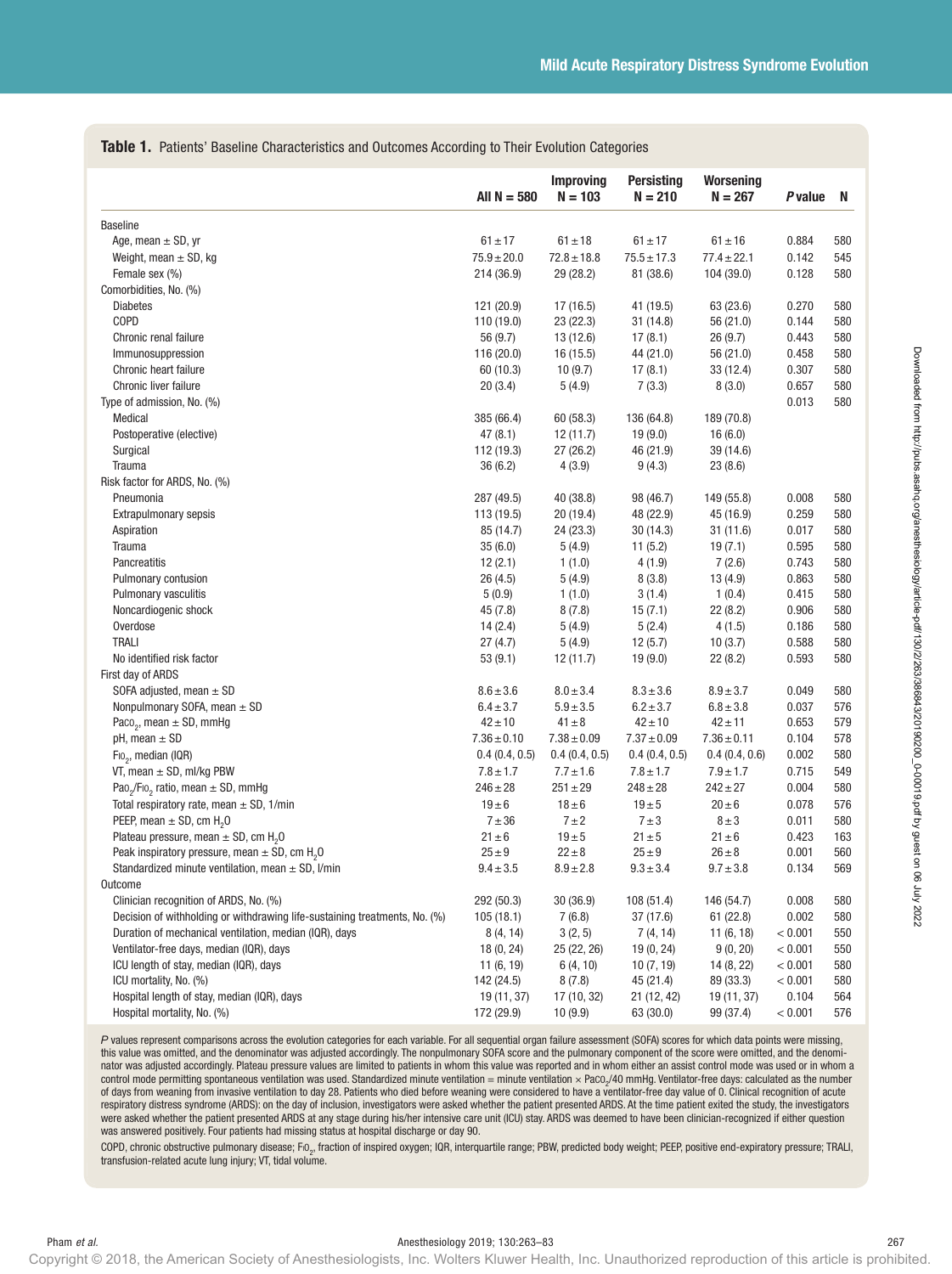

Fig. 2. Evolution of Pao<sub>2</sub>/fraction of inspired oxygen (F<sub>lo<sub>2</sub>; A), tidal volume (B), and positive end-expiratory pressure (PEEP; C) in the first</sub> week after acute respiratory distress syndrome (ARDS) onset according to the evolution group. (A) Evolution of Pao<sub>2</sub>/F<sub>102</sub> and comparison between the improving (*green*), persisting (*orange*), and worsening (*red*) categories. On day 1, Pao<sub>2</sub>/Fio<sub>2</sub> was significantly lower in the worsening group as compared to the improving group ( $P$  = 0.009) and the persisting group ( $P$  = 0.031). Each following day, Pao<sub>2</sub>/Fio<sub>2</sub> was significantly different between each of the three groups with a gradual increase from the worsening to the persisting and to the improving group. As compared to day 1, Pao $_2$ /Fıo $_2$  on day 2 significantly decreased in the worsening group and then remained stable, whereas it increased in the improving and persisting groups. (*B*) Evolution of tidal volume and comparison between the improving (*green*), persisting (*orange*), and worsening (*red*) categories. Tidal volume was similar between groups at day 1 and remained similar each day of data collection. Within each group, tidal volume also remained similar to the initial one at each day of follow-up.

(*Continued*)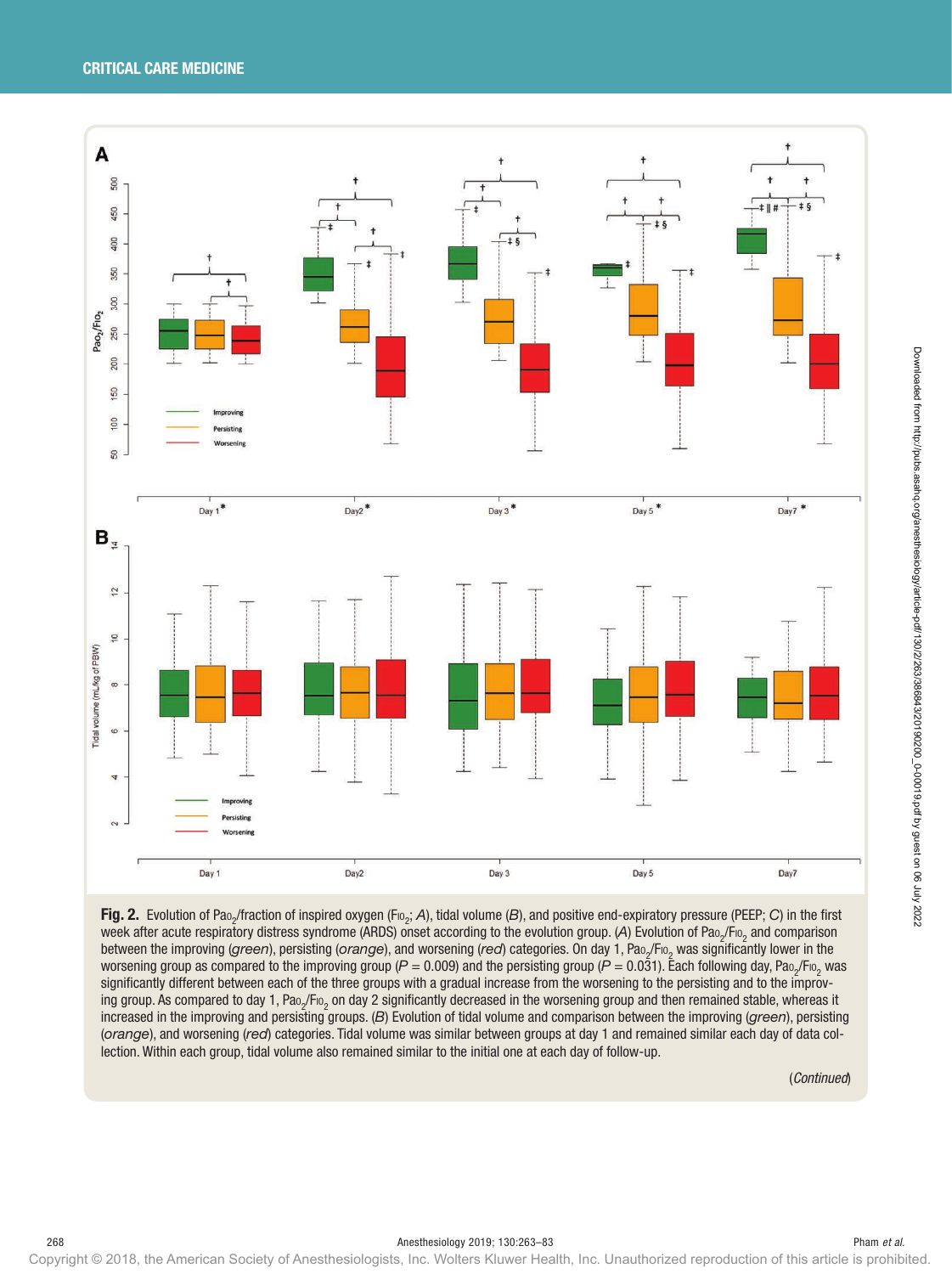

Fig. 2. (*Continued*). (C) Evolution of PEEP and comparison between the improving (*green*), persisting (*orange*), and worsening (*red*) categories. On days 1, 2, and 3, PEEP was significantly higher in the worsening group as compared to the improving groups. Every day of data collection except on day 1, PEEP was higher in the worsening group as compared to the persisting groups. In the persisting groups, PEEP decreased from day 1 to day 2 and remained stable the following days. Detailed *P* values are shown in tables 2–4 in the Supplemental Digital Content ([http://links.lww.com/ALN/B814\)](http://links.lww.com/ALN/B814). \**P* < 0.05 for overall comparison; †*P* < 0.05 for two-by-two comparison; ‡*P* < 0.05 *versus* day 1 for the same group; §*P* < 0.05 *versus* day 2 for the same group; ||*P* < 0.05 *versus* day 3 for the same group; #*P* < 0.05 *versus* day 5 for the same group. PBW, predicted body weight.

were independently associated with higher risk of worsening in the 7 days after mild ARDS onset (table 3). The model showed good fit  $(P = 0.183)$  on the Hosmer–Lemeshow goodness-of-fit test).

## Comparison According to Hospital Mortality

Of 580 patients with initial mild ARDS, 142 died in the intensive care unit (24.5%), and an additional 30 patients died in the hospital after intensive care unit discharge, resulting in total hospital mortality of 29.9% (272 of 576). Patients who died in the hospital had more comorbidities, including a higher rate of diabetes, immunosuppression, and chronic liver failure (table 5 in the Supplemental Digital Content, http://links.lww.com/ALN/B814). Their main cause for admission was more frequently medical than surgical or trauma, and they had a higher rate of pneumonia as a risk factor for ARDS. They also displayed a more severe baseline severity, with higher sequential organ failure assessment scores, lower arterial pH, and fewer patients with improving oxygenation the day after ARDS onset.

Kaplan–Meier hospital survival curves for each category of ARDS evolution the day after ARDS onset (fig. 3) demonstrated different survival probability overall (*P* < 0.001) and comparing the improving group to the persisting group ( $P < 0.001$ ) or the worsening group ( $P = 0.043$ ) but not comparing the worsening group to the persisting group ( $P = 0.649$ ).

In a multivariable logistic regression, higher age, medical history of diabetes or immunosuppression, higher nonpulmonary admission sequential organ failure assessment scores, and extrapulmonary sepsis as a risk factor for ARDS were associated with higher risk of death in the hospital, whereas admission for surgery or being in the group with improving oxygenation the day after ARDS onset was associated with increased hospital survival (table 4). The model showed good fit ( $P = 0.749$ ) on the Hosmer–Lemeshow goodness-of-fit test). As a sensitivity analysis, both the Cox proportional hazard model and the time-varying Cox model found the same factors as the logistic regression associated with hospital mortality (tables 6 and 7 in the Supplemental Digital Content,<http://links.lww.com/ALN/B814>).

## **Discussion**

This analysis of the characteristics and evolution of patients classified as mild ARDS at initial presentation revealed several new and relevant results. First, despite being in the lowest severity group of ARDS, patients with initial mild ARDS had a hospital mortality of 30%. Second, 82% had persistent ARDS, whereas 46% worsened within the first week; this latter group had a mortality of 37%. Third, no modifiable factor was independently associated with this deterioration. Taken together, these findings demonstrate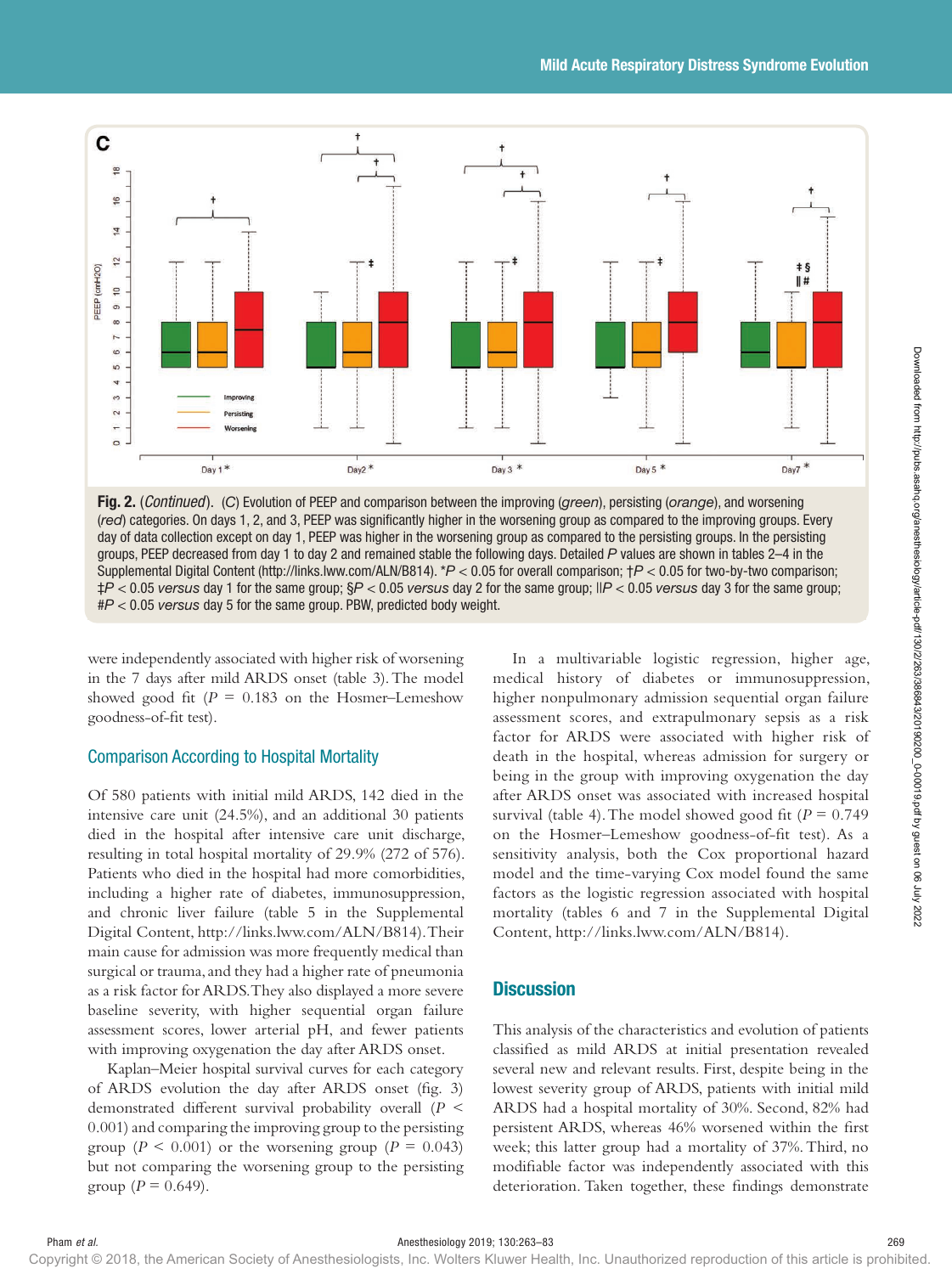Table 2. Characteristics and Outcome of Worsening *versus* Nonworsening Patients

|                                                                               | Nonworsening,<br>$N = 313$ | Worsening,<br>$N = 267$ | P value | N   |
|-------------------------------------------------------------------------------|----------------------------|-------------------------|---------|-----|
| <b>Baseline</b>                                                               |                            |                         |         |     |
| Age, mean $\pm$ SD, yr                                                        | $61 \pm 17$                | $61 \pm 16$             | 0.659   | 580 |
| Weight, mean $\pm$ SD, kg                                                     | $74.6 \pm 17.8$            | $77.4 \pm 22.1$         | 0.109   | 545 |
| Female sex (%)                                                                | 110(35.1)                  | 104 (39.0)              | 0.389   | 580 |
| Comorbidities, No. (%)                                                        |                            |                         |         |     |
| <b>Diabetes</b>                                                               | 58 (18.5)                  | 63 (23.6)               | 0.163   | 580 |
| COPD                                                                          | 54 (17.3)                  | 56 (21.0)               | 0.302   | 580 |
| Chronic renal failure                                                         | 30(9.6)                    | 26(9.7)                 | 1.000   | 580 |
| Immunosuppression                                                             | 60 (19.2)                  | 56 (21.0)               | 0.662   | 580 |
| Chronic heart failure                                                         | 27(8.6)                    | 33 (12.4)               | 0.182   | 580 |
| Chronic liver failure                                                         | 12(3.8)                    | 8(3.0)                  | 0.747   | 580 |
| Type of admission, No. (%)                                                    |                            |                         | 0.002   |     |
| Medical                                                                       | 196 (62.6)                 | 189 (70.8)              |         |     |
| Postoperative (elective)                                                      | 31(9.9)                    | 16(6.0)                 |         |     |
| Surgical                                                                      | 73 (23.3)                  | 39 (14.6)               |         |     |
| Trauma                                                                        | 13 (4.2)                   | 23(8.6)                 |         |     |
| Risk factor for ARDS, No. (%)                                                 |                            |                         |         |     |
| Pneumonia                                                                     | 138 (44.1)                 | 149 (55.8)              | 0.006   | 580 |
| Extrapulmonary sepsis                                                         | 68 (21.7)                  | 45 (16.9)               | 0.170   | 580 |
| Aspiration                                                                    | 54 (17.3)                  | 31(11.6)                | 0.072   | 580 |
| Trauma                                                                        | 16(5.1)                    | 19(7.1)                 | 0.403   | 580 |
| Pancreatitis                                                                  | 5(1.6)                     | 7(2.6)                  | 0.568   | 580 |
| Pulmonary contusion                                                           | 13(4.2)                    | 13 (4.9)                | 0.831   | 580 |
| Pulmonary vasculitis                                                          | 4(1.3)                     | 1(0.4)                  | 0.381   | 580 |
| Noncardiogenic shock                                                          | 23(7.3)                    | 22(8.2)                 | 0.807   | 580 |
| Overdose                                                                      | 10(3.2)                    | 4(1.5)                  | 0.291   | 580 |
| TRALI                                                                         | 17(5.4)                    | 10(3.7)                 | 0.446   | 580 |
| No identified risk factor                                                     | 31(9.9)                    | 22(8.2)                 | 0.583   | 580 |
| First day of ARDS                                                             |                            |                         |         |     |
| SOFA adjusted, mean $\pm$ SD                                                  | $8.2 \pm 3.5$              | $8.9 \pm 3.7$           | 0.018   | 580 |
| Nonpulmonary SOFA, mean ± SD                                                  | $6.1 \pm 3.6$              | $6.8 \pm 3.8$           | 0.013   | 576 |
| Paco <sub>2</sub> , mean $\pm$ SD, mmHg                                       | $42 \pm 9$                 | $42 \pm 11$             | 0.561   | 579 |
| $pH$ , mean $\pm$ SD                                                          | $7.37 \pm 0.09$            | $7.36 \pm 0.11$         | 0.050   | 578 |
| $FIO_2$ , median (IQR)                                                        | 0.4(0.4; 0.5)              | 0.4(0.4; 0.6)           | < 0.001 | 580 |
| VT, mean $\pm$ SD, ml/kg PBW                                                  | $7.8 \pm 1.7$              | $7.9 \pm 1.7$           | 0.415   | 549 |
| Pao <sub>2</sub> /Fio <sub>2</sub> ratio, mean $\pm$ SD, mmHg                 | $249 \pm 28$               | $242 \pm 27$            | 0.001   | 580 |
| Total respiratory rate, mean $\pm$ SD, 1/min                                  | $19 \pm 6$                 | $20 \pm 6$              | 0.061   | 576 |
| PEEP, mean $\pm$ SD, cm H <sub>2</sub> O                                      | $7 \pm 2$                  | $8 \pm 3$               | 0.007   | 580 |
| Plateau pressure, mean $\pm$ SD, cm H <sub>2</sub> O                          | $21 \pm 5$                 | $21 \pm 6$              | 0.937   | 163 |
| Peak inspiratory pressure, mean $\pm$ SD, cm H <sub>2</sub> O                 | $24 \pm 9$                 | $26 \pm 8$              | 0.016   | 560 |
| Standardized minute ventilation, mean $\pm$ SD, I/min                         | $9.1 \pm 3.2$              | $97 + 3.7$              | 0.076   | 569 |
| Outcome                                                                       |                            |                         |         |     |
| Clinician recognition of ARDS, No. (%)                                        | 146 (46.6)                 | 146 (54.7)              | 0.065   | 580 |
| Decision of withholding or withdrawing life-sustaining treatments,<br>No. (%) | 44 (14.1)                  | 61(22.8)                | 0.008   | 580 |
| Duration of mechanical ventilation, median (IQR), days                        | 5(3, 11)                   | 11(6, 18)               | < 0.001 | 550 |
| Ventilator-free days, median (IQR), days                                      | 22(6, 25)                  | 9(0, 20)                | < 0.001 | 550 |
| ICU length of stay, median (IQR), days                                        | 9(5, 17)                   | 14 (8, 22)              | < 0.001 | 580 |
| ICU mortality, No. (%)                                                        | 53 (16.9)                  | 89 (33.3)               | < 0.001 | 580 |
| Hospital length of stay, median (IQR), days                                   | 20 (11, 38)                | 19 (11, 37)             | 0.950   | 564 |
| Hospital mortality, No. (%)                                                   | 73 (23.5)                  | 99 (37.4)               | < 0.001 | 576 |

The P value represents comparisons across the evolution categories for each variable. For all sequential organ failure assessment (SOFA) scores for which data points were missing, this value was omitted, and the denominator was adjusted accordingly. The nonpulmonary SOFA score and the pulmonary component of the score were omitted, and the denominator was adjusted accordingly. Plateau pressure values are limited to patients in whom this value was reported and in whom either an assist control mode was used or in whom a control mode permitting spontaneous ventilation was used. Standardized minute ventilation = minute ventilation × PaCO<sub>2</sub>/40 mmHg. Ventilator-free days: calculated as the number of days from weaning from invasive ventilation to day 28. Patients who died before weaning were considered to have a ventilator-free day value of 0.

ARDS, acute respiratory distress syndrome; COPD, chronic obstructive pulmonary disease; Flo<sub>2</sub>, fraction of inspired oxygen; ICU, intensive care unit; IQR, interquartile range; PBW, predicted body weight; PEEP, positive end-expiratory pressure; TRALI, transfusion related acute lung injury; VT, tidal volume.

#### 270 Anesthesiology 2019; 130:263–83 Pham *et al.*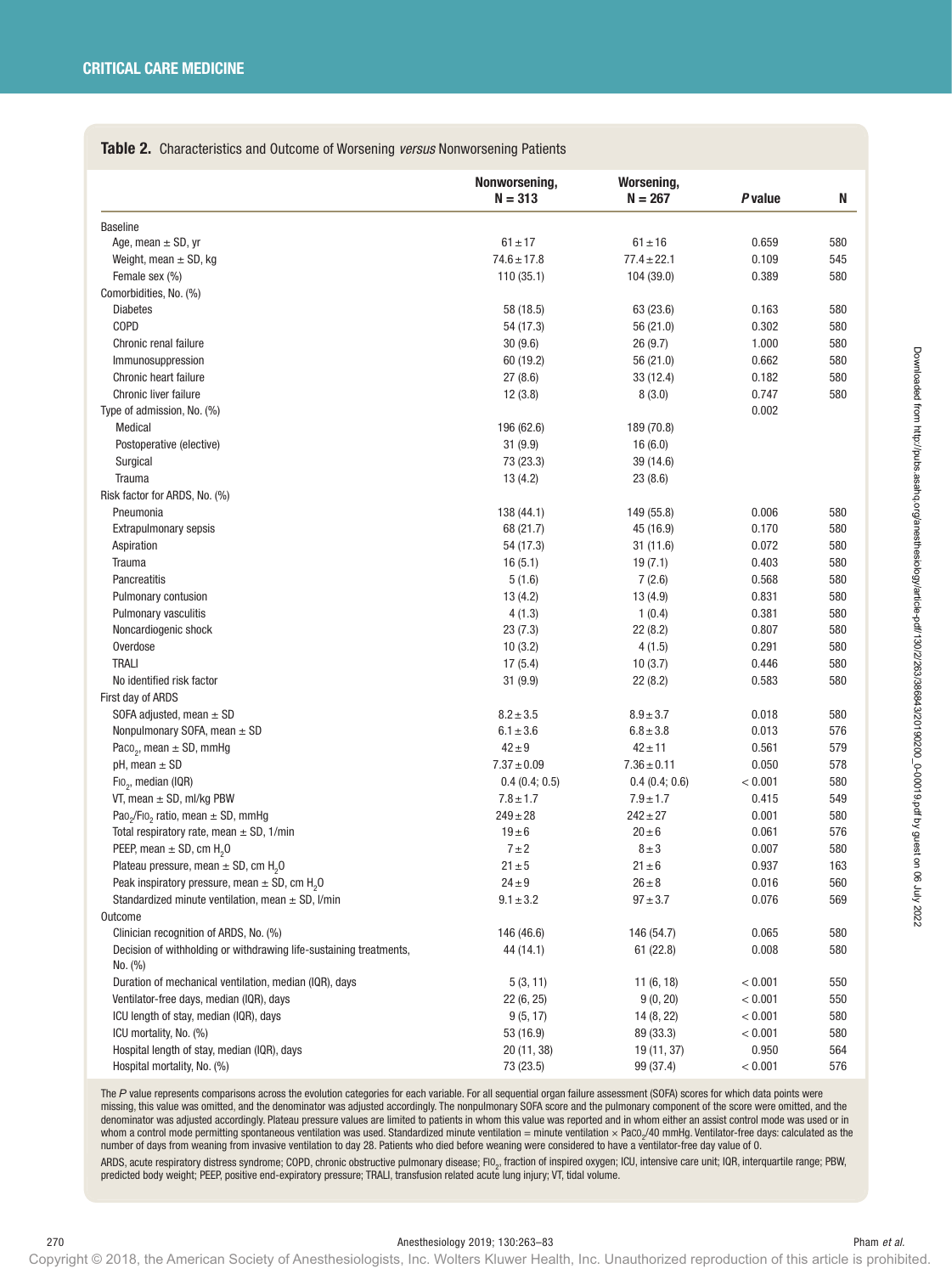|  | Table 3. Multivariable Analysis of Factors Associated with Worsening ARDS |  |
|--|---------------------------------------------------------------------------|--|
|--|---------------------------------------------------------------------------|--|

|                                                                    | <b>Odds Ratio</b> | 95% CI                         | P value        |
|--------------------------------------------------------------------|-------------------|--------------------------------|----------------|
|                                                                    |                   |                                |                |
| Admission for trauma<br>Pneumonia                                  | 2.74<br>1.69      | $1.33 - 5.88$<br>$1.19 - 2.40$ | 0.007<br>0.004 |
| Nonpulmonary SOFA score (for 1 point)                              | 1.07              | $1.02 - 1.12$                  | 0.005          |
| Pao <sub>2</sub> /Fio <sub>2</sub> ratio (per decrease of 10 mmHg) | 1.09              | $1.03 - 1.17$                  | 0.004          |
| Peak inspiratory pressure (for 1 cmH <sub>2</sub> 0)               | 1.02              | $1.00 - 1.04$                  | 0.046          |

ARDS, acute respiratory distress syndrome; F10 $_{\rm 2}$ , fraction of inspired oxygen; SOFA, sequential organ failure assessment.

Table 4. Multivariable Analysis of Factors Associated with Hospital Death

|                                            | <b>Odds Ratio</b> | 95% CI         | <b>P</b> value |
|--------------------------------------------|-------------------|----------------|----------------|
| Age (for 1 yr)                             | 1.03              | $1.02 - 1.05$  | < 0.001        |
| <b>Diabetes</b>                            | 1.75              | $1.09 - 2.481$ | 0.018          |
| Immunosuppression                          | 2.20              | $1.37 - 3.55$  | < 0.001        |
| Nonpulmonary SOFA score (for 1 point)      | 1.14              | $1.08 - 1.22$  | < 0.001        |
| Extrapulmonary sepsis                      | 1.99              | $1.19 - 3.34$  | 0.009          |
| Surgical cause of admission                | 0.39              | $0.24 - 0.64$  | < 0.001        |
| Improving oxygenation in the first 24 h    | 0.57              | $0.35 - 0.91$  | 0.020          |
| SOFA, sequential organ failure assessment. |                   |                |                |

that patients with initial "mild" ARDS are a critically ill cohort with a high risk of worsening ARDS severity and a high mortality that may require greater attention and/or preventive measures. These findings illustrate the importance of raising clinicians' awareness regarding patients with mild ARDS and considering them for inclusion in research studies with a specific focus on preventing worsening of ARDS.

## Population Definition

Patients initially presenting with mild ARDS are a poorly characterized cohort. Relatively few epidemiologic studies7,9–11,13,19–21 included patients with mild ARDS, and they found a wide mortality range from  $15\%^9$  to  $42\%^{19}$ and even higher in burn<sup>22</sup> and cancer patients.<sup>23</sup> None of these studies provided a daily reassessment of the patients' management and evolution. More than 80% of the patients in our cohort continued to have ARDS on the days after onset, corroborating the rationale of including the mild category in the most recent definition of ARDS.<sup>1</sup> Despite a high global mortality of 30%, only half of them were recognized as having ARDS by their clinicians, highlighting the need to better characterize and understand this group to ultimately optimize their management. Of importance, hospital mortality was relatively low in the improving group (10%) as compared to the persisting and worsening group (30 and 37%, respectively), emphasizing the importance of monitoring ARDS evolution over the first week. Evolution

of oxygenation in the first week was the main criterion of the group definitions; thus it was expected that patients with worsening oxygenation within this relatively long period would have a poorer outcome. To avoid this bias, we only used classification at day 2 of ARDS for mortality analyses.

## Risk Factors for Progression of ARDS

Predicting the evolution of patients with initial mild ARDS facilitates identification of patients that may benefit from specific managements or closer monitoring, as well as optimizing inclusion criteria selection in future studies. As previously described, trauma and pneumonia were the ARDS risk factors independently associated with worsening severity over the first week.<sup>8,24-26</sup> We could not identify any modifiable factor independently associated with worsening oxygenation. Most of the literature on patients' oxygenation evolution was obtained in patients at risk of developing  $ARDS<sub>1</sub><sup>27</sup>$  but we lack evidence regarding the strategy that would avoid worsening of patients presenting mild ARDS. Similar to ARDS prevention, an optimized management combining protective ventilation, restrictive fluids and transfusion management, and etiologic treatment seems appropriate but still has to be tested.<sup>28,29</sup> Given the high rate of patients worsening within the first week in our cohort, patients with mild ARDS appear to be an appropriate population to test such interventions in the future.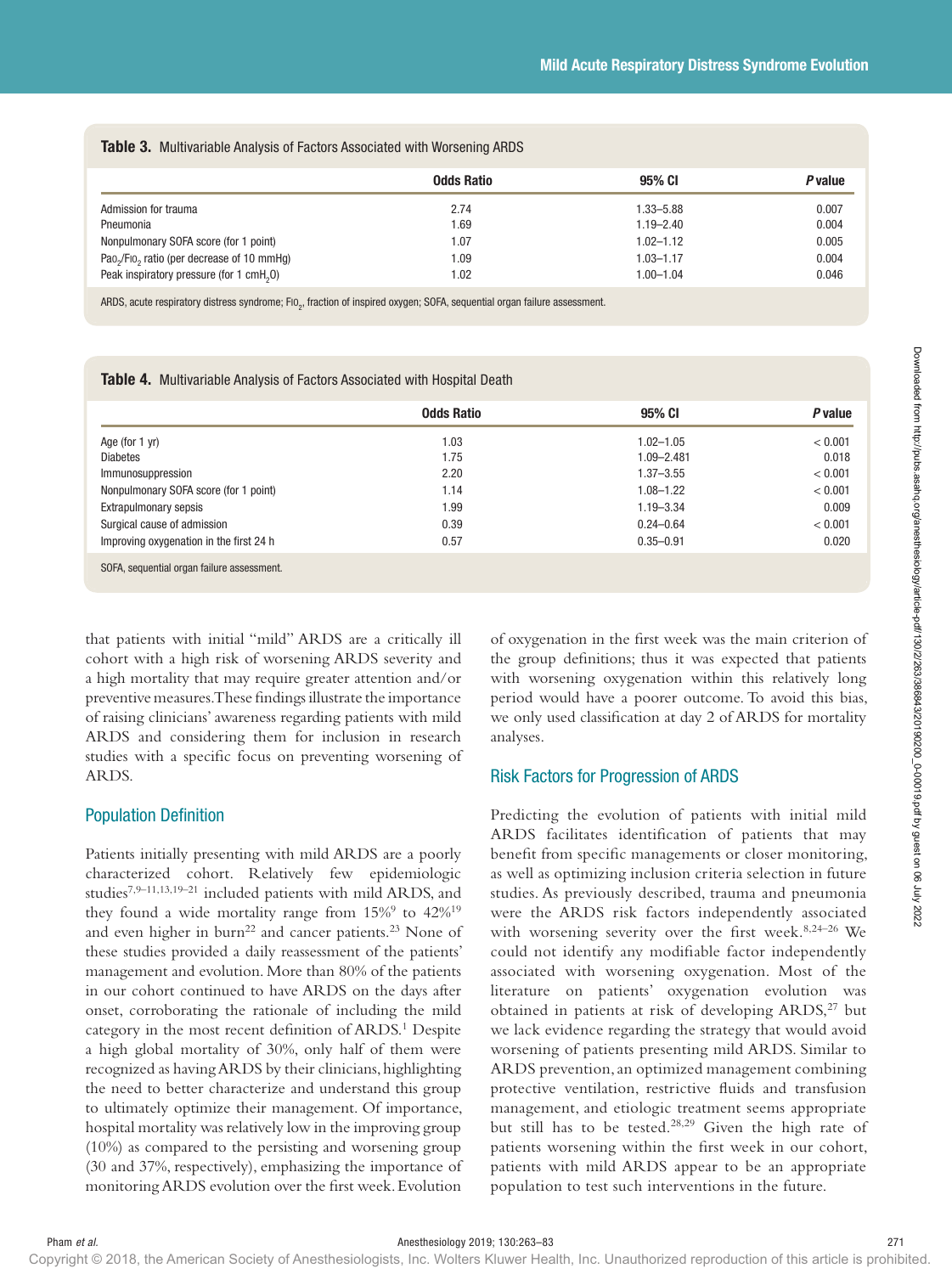

Fig. 3. Probability of hospital survival by day 2 evolution category. Kaplan–Meier curves comparing the probability of survival in the improving (*green*), persisting (*orange*), and worsening (*red*) groups. Log-rank tests show an overall difference between groups and a higher probability of hospital survival in the improving group as compared to the persisting group or to the worsening group. These Kaplan Meier analysis included the 545 patients with data available for classification of oxygenation evolution at day 2 and vital status at hospital discharge. \*Log-rank test for evolution category comparisons: *P* < 0.001 overall; *P* < 0.001 persisting *versus* improving; *P* = 0.042 worsening *versus* improving; and *P* = 0.649 worsening *versus* persisting.

## Patients' Initial Characteristics, Severity, and Ventilation **Parameters**

Contrasting with previous literature, diabetes was associated with mortality in our cohort of patients with mild ARDS. Diabetes may decrease the risk of developing ARDS.<sup>30,31</sup> In patients with ARDS, diabetes either had no effect<sup>32,33</sup> or was associated with a better outcome.<sup>34</sup> Chronic diseases and complication of diabetes such as kidney failure or cardiovascular disease may play a more important role in patients with initial mild ARDS as opposed to patients with more severe hypoxemia.

Illness severity at ARDS onset, whether related to the lung injury (lower  $\text{Pao}_2/\text{Fio}_2$  and higher peak inspiratory pressure) or other organ dysfunctions (higher nonpulmonary sequential organ failure assessment), was associated with worsening oxygenation. The sequential organ failure assessment score has consistently been reported as a good predictor for outcomes in critically ill patients.35–38 The association between driving pressure or plateau pressure and mortality has been previously described.<sup>39,40</sup> These variables were reported only in 28% of the patients either because the mode of ventilation did not allow a reliable assessment (patients showing evidence of spontaneous breathing) or because they were not measured. We used the peak inspiratory pressure as a surrogate of airway pressures, because this is a measurement available in all modes of

mechanical ventilation, and its association with mortality was shown in a recent cohort of ventilated patients.<sup>41</sup> Peak inspiratory pressure increased sequentially with severity of evolution categories, and in multivariable analysis, higher peak inspiratory pressure was associated with an increased risk of being in the group with worsening evolution.

Tidal volumes and PEEP are potentially modifiable factors in the management of patients with ARDS. $42-45$ In accordance with the observational study design, no recommendations regarding ventilator settings were given to investigators, and mean tidal volumes around 8ml/ kg predicted body weight used in this study were higher than the 6ml/kg usually recommended.<sup>42,46</sup> Modes of ventilation allowing spontaneous breathing were used for more than 40% of patients on the day of ARDS onset. Clinicians tolerated these modes and higher tidal volumes maybe because they considered patients with mild ARDS less severe than more hypoxemic patients. We could not find any association between tidal volume and outcomes (evolution of oxygenation or mortality) likely because despite being higher than recommended, tidal volumes were in a narrow range  $(7.8 \pm 1.7 \text{ ml/kg})$  predicted body weight). It is still unclear whether larger tidal volumes generated by patients should be tolerated in less severe patients or are harmful<sup>47–49</sup>; however, most of the patients had tidal volumes remaining in reasonable ranges, well below the demonstrated injurious  $12 \text{ ml/kg}$  predicted body weight.<sup>42</sup> Patients in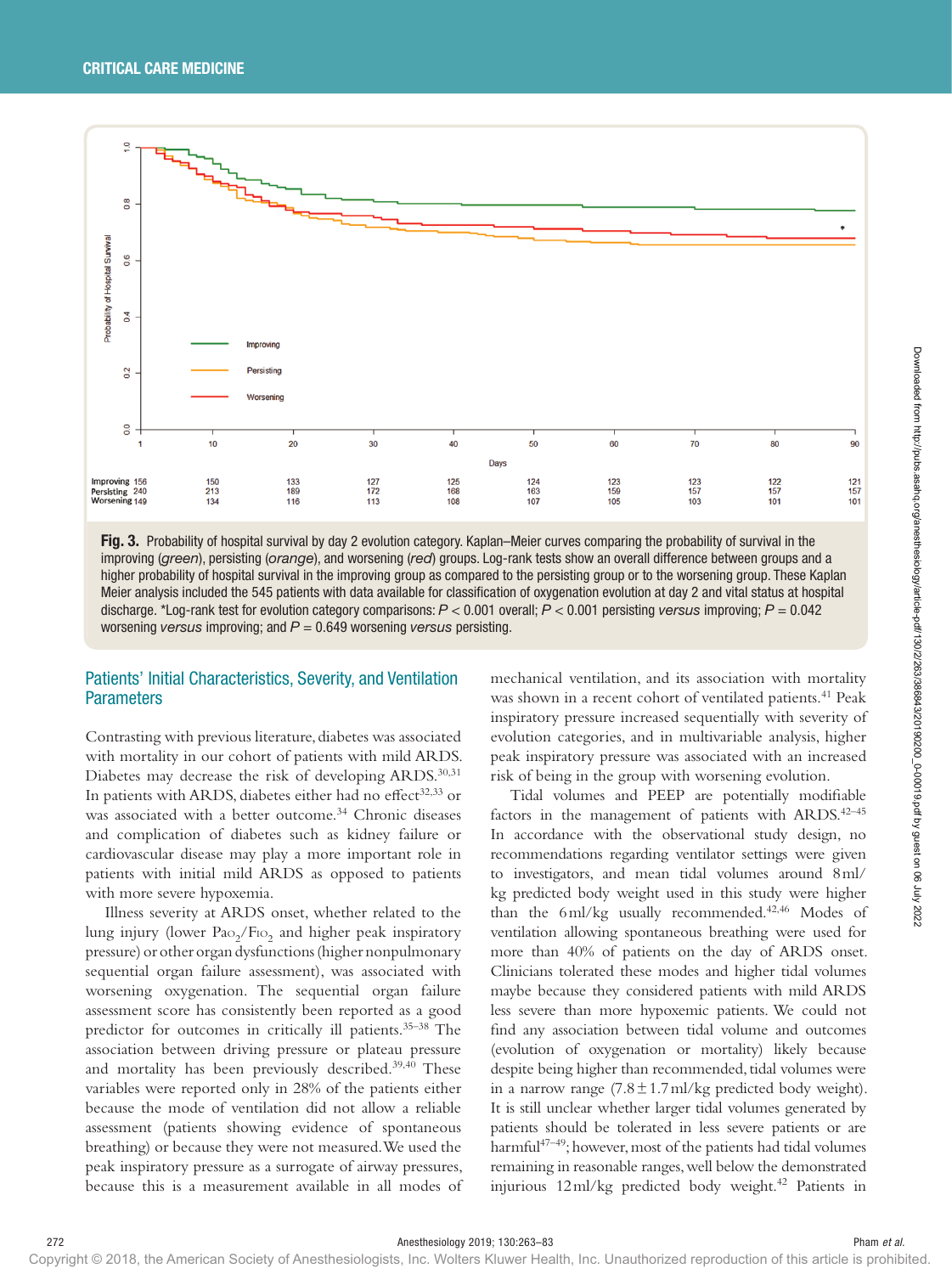the worsening group received higher PEEP, but this was probably confounded by severity because PEEP was not found to be associated with worsening of increased mortality in multivariable analyses. Although we have evidence for the benefit of higher PEEP in moderate to severe ARDS and in the overall LUNG SAFE patient cohort,<sup>50</sup> the impact of PEEP in mild ARDS remains unclear.<sup>51,52</sup>

## Outcome from ARDS

Early improvement  $(\text{Pao}_2/\text{Fio}_2$  more than  $300$  mmHg or extubation) was associated with a better survival, whereas patients in the persisting and worsening groups had a comparable evolution and worse outcome. It has been previously proposed to reassess ARDS criteria after a stabilization period<sup>3</sup> or standardizing ventilation parameters to better predict outcomes.53–55 However, these authors mainly focused on moderate to severe ARDS. In our mild ARDS cohort, 13.6% of the patients with an initial improvement on the day after ARDS onset worsened later during their intensive care unit stay. We have recently demonstrated that reclassifying ARDS severity at day 2 identifies a subgroup with severe ARDS at day 2 as being at high risk for mortality.56 In contrast, reclassifying ARDS severity at day 2 regardless of initial severity in the whole LUNG SAFE ARDS cohort showed limited additional predictive value.<sup>56</sup> We demonstrate here that most patients with initial mild ARDS continue to have ARDS over the course of the first week, with many progressing to higherseverity ARDS, and have a high mortality. This highlights that patients with initial mild ARDS constitute a critically ill group with a high mortality that require greater attention.

## Limitations

By design, observational studies cannot adjust for unmeasured confounders and rely on the quality of the data collected by the investigators. However, most of the common important data for characterization of patients with ARDS were available; the amount of missing data at baseline was low except for plateau pressure, and outliers were confirmed or corrected by contacting site investigators. The data were collected only once a day, which makes it impossible to get more granular information. We acknowledged these limitations when designing LUNG SAFE. We deliberately balanced the quantity of data collected with investigator workload to enhance feasibility. Here, we provide a real-life prospective assessment of nonselected patients with mild ARDS using the most rigorous methods of the Strengthening the Reporting of Observational Studies in Epidemiology (STROBE).18

## **Conclusions**

Most of the patients initially presenting with mild ARDS continue to fulfill criteria over the following days, and nearly half of them worsen in terms of ARDS severity category over the first week. Their mortality is high, particularly in patients with worsening ARDS, emphasizing the need for greater clinical attention and the necessity to include them in specific clinical trials and to develop strategies to prevent worsening of ARDS severity in these patients.

## Acknowledgments

The authors are grateful to Thomas Piraino, R.T., Department of Respiratory Therapy, St. Michael's Hospital, Toronto, Canada, for his careful English edition of the manuscript.

## Research Support

The European Society of Intensive Care Medicine (ESICM) provided support in data collection and study coordination. ESICM had no role in the design and conduct of the study; management, analysis, and interpretation of the data; preparation, review, or approval of the manuscript; or decision to submit the manuscript for publication.

## Competing Interests

The authors declare no competing interests.

## **Correspondence**

Address correspondence to Dr. Pham: Interdepartmental Division of Critical Care Medicine, University of Toronto, 209 Victoria Street, Toronto, Ontario M5B 1T8, Canada. [taiopham@gmail.com](mailto:taiopham@gmail.com). This article may be accessed for personal use at no charge through the Journal Web site, www.anesthesiology.org.

## **References**

- 1. Ranieri VM, Rubenfeld GD, Thompson BT, Ferguson ND, Caldwell E, Fan E, Camporota L, Slutsky AS; ARDS Definition Task Force: Acute respiratory distress syndrome: The Berlin definition. JAMA 2012; 307:2526–33
- 2. Bernard GR, Artigas A, Brigham KL, Carlet J, Falke K, Hudson L, Lamy M, Legall JR, Morris A, Spragg R: The American–European Consensus Conference on ARDS: Definitions, mechanisms, relevant outcomes, and clinical trial coordination. Am J Respir Crit Care Med 1994; 149:818–24
- 3. Guérin C, Reignier J, Richard JC, Beuret P, Gacouin A, Boulain T, Mercier E, Badet M, Mercat A, Baudin O, Clavel M, Chatellier D, Jaber S, Rosselli S, Mancebo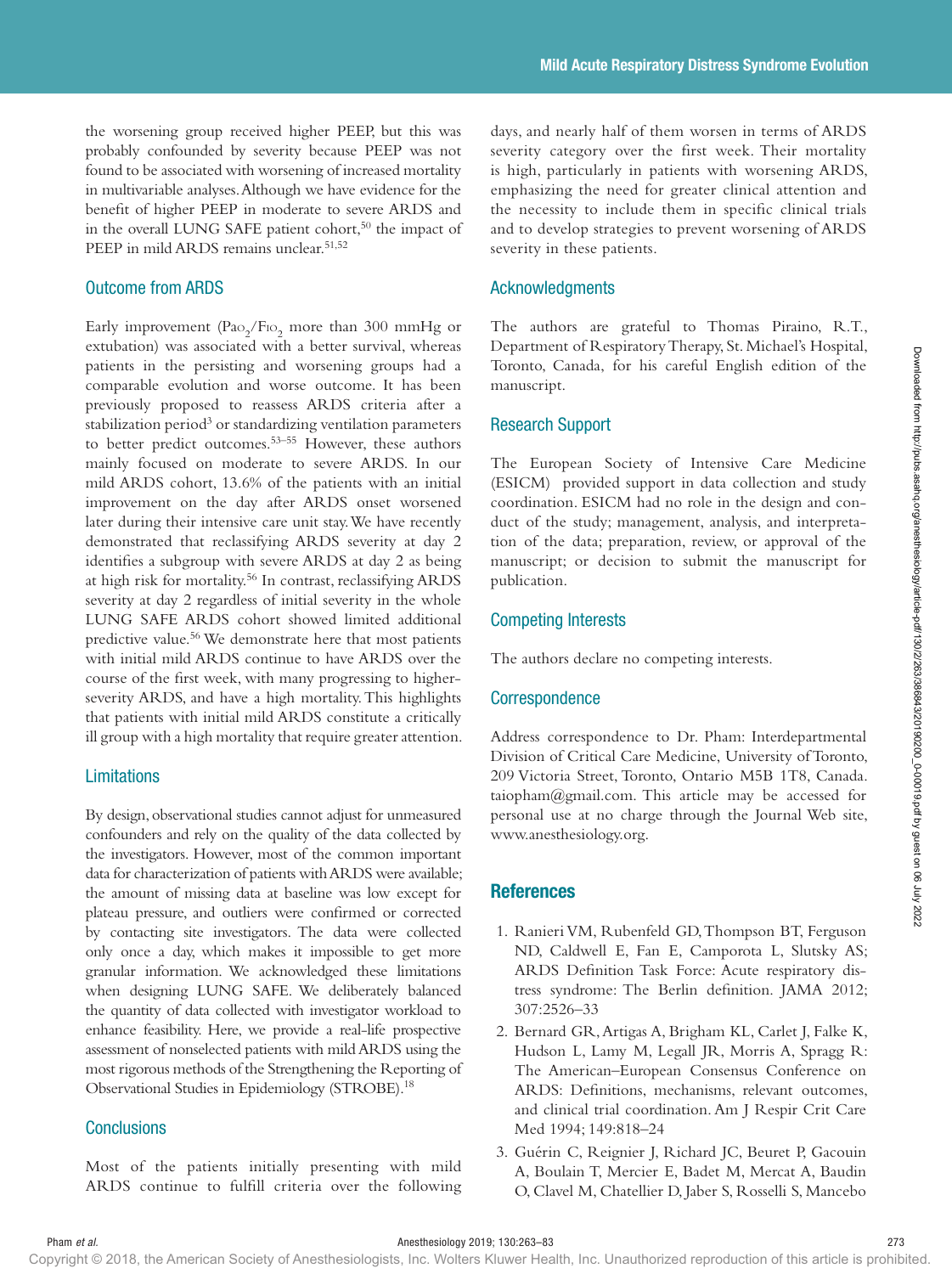J, Sirodot M, Hilbert G, Bengler C, Richecoeur J, Gainnier M, Bayle F, Bourdin G, Leray V, Girard R, Baboi L, Ayzac L; PROSEVA Study Group: Prone positioning in severe acute respiratory distress syndrome. N Engl J Med 2013; 368:2159–68

- 4. Calfee CS, Delucchi K, Parsons PE, Thompson BT, Ware LB, Matthay MA; NHLBI ARDS Network: Subphenotypes in acute respiratory distress syndrome: Latent class analysis of data from two randomised controlled trials. Lancet Respir Med 2014; 2:611–20
- 5. McAuley DF, Cross LM, Hamid U, Gardner E, Elborn JS, Cullen KM, Dushianthan A, Grocott MP, Matthay MA, O'Kane CM: Keratinocyte growth factor for the treatment of the acute respiratory distress syndrome (KARE): A randomised, double-blind, placebo-controlled phase 2 trial. Lancet Respir Med 2017; 5:484–91
- 6. Writing Group for the Alveolar Recruitment for Acute Respiratory Distress Syndrome Trial (ART) Investigators, Cavalcanti AB, Suzumura ÉA, Laranjeira LN, Paisani D de M, Damiani LP, Guimarães HP, Romano ER, Regenga M de M, Taniguchi LNT, Teixeira C, Pinheiro de Oliveira R, Machado FR, Diaz-Quijano FA, Filho MS de A, Maia IS, Caser EB, Filho W de O, Borges M de C, Martins P de A, Matsui M, Ospina-Tascón GA, Giancursi TS, Giraldo-Ramirez ND, Vieira SRR, Assef M da GP de L, Hasan MS, Szczeklik W, Rios F, Amato MBP, et al.: Effect of lung recruitment and titrated positive end-expiratory pressure (PEEP) *vs.* low PEEP on mortality in patients with acute respiratory distress syndrome: A randomized clinical trial. JAMA 2017; 318:1335–45
- 7. Bellani G, Laffey JG, Pham T, Fan E, Brochard L, Esteban A, Gattinoni L, van Haren F, Larsson A, McAuley DF, Ranieri M, Rubenfeld G, Thompson BT, Wrigge H, Slutsky AS, Pesenti A; LUNG SAFE Investigators; ESICM Trials Group: Epidemiology, patterns of care, and mortality for patients with acute respiratory distress syndrome in intensive care units in 50 countries. JAMA 2016; 315:788–800
- 8. Pham T, Rubenfeld GD: Fifty years of research in ARDS: The epidemiology of acute respiratory distress syndrome: A 50th birthday review. Am J Respir Crit Care Med 2017; 195:860–70
- 9. Bersten AD, Edibam C, Hunt T, Moran J; Australian and New Zealand Intensive Care Society Clinical Trials Group: Incidence and mortality of acute lung injury and the acute respiratory distress syndrome in three Australian States. Am J Respir Crit Care Med 2002; 165:443–8
- 10. Rubenfeld GD, Caldwell E, Peabody E, Weaver J, Martin DP, Neff M, Stern EJ, Hudson LD: Incidence and outcomes of acute lung injury. N Engl J Med 2005; 353:1685–93
- 11. Caser EB, Zandonade E, Pereira E, Gama AM, Barbas CS: Impact of distinct definitions of acute lung injury on its incidence and outcomes in Brazilian ICUs: Prospective evaluation of 7,133 patients. Crit Care Med 2014; 42:574–82
- 12. Villar J, Blanco J, Añón JM, Santos-Bouza A, Blanch L, Ambrós A, Gandía F, Carriedo D, Mosteiro F, Basaldúa S, Fernández RL, Kacmarek RM; ALIEN Network: The ALIEN study: Incidence and outcome of acute respiratory distress syndrome in the era of lung protective ventilation. Intensive Care Med 2011; 37:1932–41
- 13. Brun-Buisson C, Minelli C, Bertolini G, Brazzi L, Pimentel J, Lewandowski K, Bion J, Romand JA, Villar J, Thorsteinsson A, Damas P, Armaganidis A, Lemaire F; ALIVE Study Group: Epidemiology and outcome of acute lung injury in European intensive care units: Results from the ALIVE study. Intensive Care Med 2004; 30:51–61
- 14. Famous KR, Delucchi K, Ware LB, Kangelaris KN, Liu KD, Thompson BT, Calfee CS; ARDS Network: Acute respiratory distress syndrome subphenotypes respond differently to randomized fluid management strategy. Am J Respir Crit Care Med 2017; 195:331–8
- 15. Thille AW, Esteban A, Fernández-Segoviano P, Rodriguez JM, Aramburu JA, Peñuelas O, Cortés-Puch I, Cardinal-Fernández P, Lorente JA, Frutos-Vivar F: Comparison of the Berlin definition for acute respiratory distress syndrome with autopsy. Am J Respir Crit Care Med 2013; 187:761–7
- 16. Thille AW, Esteban A, Fernández-Segoviano P, Rodriguez JM, Aramburu JA, Vargas-Errázuriz P, Martín-Pellicer A, Lorente JA, Frutos-Vivar F: Chronology of histological lesions in acute respiratory distress syndrome with diffuse alveolar damage: A prospective cohort study of clinical autopsies. Lancet Respir Med 2013; 1:395–401
- 17. Pham T, De Haro C, Lorente JA, Schultz MJ, Bellani G, Pelosi P, Serpa Neto A, Laffey JG, Brochard L, Pesenti A, Artigas A: Evolution of patients with mild ARDS: Insight from the LUNG SAFE Study. Am J Respir Crit Care Med 2017; 195:A6809
- 18. Elm E von, Altman DG, Egger M, Pocock SJ, Gøtzsche PC, Vandenbroucke JP, STROBE Initiative: The Strengthening the Reporting of Observational Studies in Epidemiology (STROBE) statement: Guidelines for reporting observational studies. Lancet 2007; 370:1453–7
- 19. Luhr OR, Antonsen K, Karlsson M, Aardal S, Thorsteinsson A, Frostell CG, Bonde J: Incidence and mortality after acute respiratory failure and acute respiratory distress syndrome in Sweden, Denmark, and Iceland: The ARF Study Group. Am J Respir Crit Care Med 1999; 159:1849–61

274 Anesthesiology 2019; 130:263–83 Pham *et al.*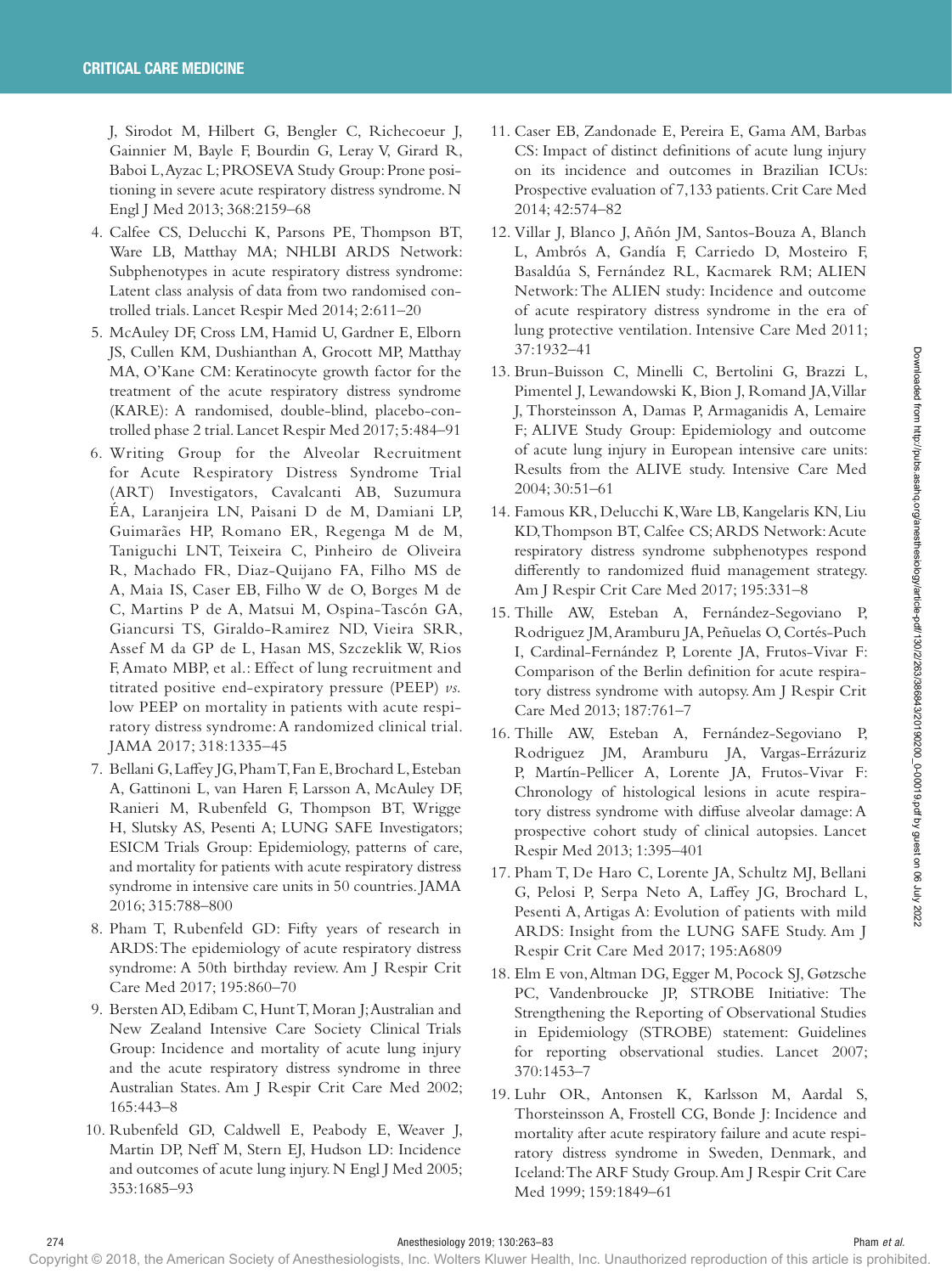- 20. Linko R, Okkonen M, Pettilä V, Perttilä J, Parviainen I, Ruokonen E, Tenhunen J, Ala-Kokko T, Varpula T; FINNALI Study Group: Acute respiratory failure in intensive care units. FINNALI: A prospective cohort study. Intensive Care Med 2009; 35:1352–61
- 21. Irish Critical Care Trials Group: Acute lung injury and the acute respiratory distress syndrome in Ireland: A prospective audit of epidemiology and management. Crit Care 2008; 12:R30
- 22. Cartotto R, Li Z, Hanna S, Spano S, Wood D, Chung K, Camacho F: The acute respiratory distress syndrome (ARDS) in mechanically ventilated burn patients: An analysis of risk factors, clinical features, and outcomes using the Berlin ARDS definition. Burns 2016; 42:1423–32
- 23. Azoulay E, Lemiale V, Mokart D, Pène F, Kouatchet A, Perez P, Vincent F, Mayaux J, Benoit D, Bruneel F, Meert AP, Nyunga M, Rabbat A, Darmon M: Acute respiratory distress syndrome in patients with malignancies. Intensive Care Med 2014; 40:1106–14
- 24. Pfeifer R, Heussen N, Michalewicz E, Hilgers RD, Pape HC: Incidence of adult respiratory distress syndrome in trauma patients: A systematic review and meta-analysis over a period of three decades. J Trauma Acute Care Surg 2017; 83:496–506
- 25. Navarrete-Navarro P, Rivera-Fernández R, Rincón-Ferrari MD, García-Delgado M, Muñoz A, Jiménez JM, Ortega FJ, García DM; GITAN multicenter project: Early markers of acute respiratory distress syndrome development in severe trauma patients. J Crit Care 2006; 21:253–8
- 26. Hoyt DB, Simons RK, Winchell RJ, Cushman J, Hollingsworth-Fridlund P, Holbrook T, Fortlage D: A risk analysis of pulmonary complications following major trauma. J Trauma 1993; 35:524–31
- 27. Yadav H, Thompson BT, Gajic O: Fifty years of research in ARDS: Is acute respiratory distress syndrome a preventable disease? Am J Respir Crit Care Med 2017; 195:725–36
- 28. Ahmed AH, Litell JM, Malinchoc M, Kashyap R, Schiller HJ, Pannu SR, Singh B, Li G, Gajic O: The role of potentially preventable hospital exposures in the development of acute respiratory distress syndrome: A population-based study. Crit Care Med 2014; 42:31–9
- 29. Serpa Neto A, Simonis FD, Barbas CS, Biehl M, Determann RM, Elmer J, Friedman G, Gajic O, Goldstein JN, Horn J, Juffermans NP, Linko R, de Oliveira RP, Sundar S, Talmor D, Wolthuis EK, de Abreu MG, Pelosi P, Schultz MJ: Association between tidal volume size, duration of ventilation, and sedation needs in patients without acute respiratory distress syndrome: An individual patient data meta-analysis. Intensive Care Med 2014; 40:950–7
- 30. Moss M, Guidot DM, Steinberg KP, Duhon GF, Treece P, Wolken R, Hudson LD, Parsons PE: Diabetic patients have a decreased incidence of acute respiratory distress syndrome. Crit Care Med 2000; 28:2187–92
- 31. Honiden S, Gong MN: Diabetes, insulin, and development of acute lung injury. Crit Care Med 2009; 37:2455–64
- 32. Singla A, Turner P, Pendurthi MK, Agrawal V, Modrykamien A: Effect of type II diabetes mellitus on outcomes in patients with acute respiratory distress syndrome. J Crit Care 2014; 29:66–9
- 33. Soubani AO, Chen W, Jang H: The outcome of acute respiratory distress syndrome in relation to body mass index and diabetes mellitus. Heart Lung 2015; 44:441–7
- 34. Luo L, Shaver CM, Zhao Z, Koyama T, Calfee CS, Bastarache JA, Ware LB: Clinical predictors of hospital mortality differ between direct and indirect ARDS. Chest 2017; 151:755–63
- 35. Vincent JL, Moreno R, Takala J, Willatts S, De Mendonça A, Bruining H, Reinhart CK, Suter PM, Thijs LG: The SOFA (sepsis-related organ failure assessment) score to describe organ dysfunction/failure: On behalf of the Working Group on Sepsis-Related Problems of the European Society of Intensive Care Medicine. Intensive Care Med 1996; 22:707–10
- 36. Moreno R, Vincent JL, Matos R, Mendonça A, Cantraine F, Thijs L, Takala J, Sprung C, Antonelli M, Bruining H, Willatts S; Working Group on Sepsis related Problems of the ESICM: The use of maximum SOFA score to quantify organ dysfunction/failure in intensive care: Results of a prospective, multicentre study. Intensive Care Med 1999; 25:686–96
- 37. Rivera-Fernández R, Nap R, Vázquez-Mata G, Reis Miranda D: Analysis of physiologic alterations in intensive care unit patients and their relationship with mortality. J Crit Care 2007; 22:120–8
- 38. Raith EP, Udy AA, Bailey M, McGloughlin S, MacIsaac C, Bellomo R, Pilcher DV; Australian and New Zealand Intensive Care Society (ANZICS) Centre for Outcomes and Resource Evaluation (CORE): Prognostic accuracy of the SOFA score, SIRS criteria, and qSOFA score for in-hospital mortality among adults with suspected infection admitted to the intensive care unit. JAMA 2017; 317:290–300
- 39. Amato MB, Meade MO, Slutsky AS, Brochard L, Costa EL, Schoenfeld DA, Stewart TE, Briel M, Talmor D, Mercat A, Richard JC, Carvalho CR, Brower RG: Driving pressure and survival in the acute respiratory distress syndrome. N Engl J Med 2015; 372:747–55
- 40. Hager DN, Krishnan JA, Hayden DL, Brower RG; ARDS Clinical Trials Network: Tidal volume reduction in patients with acute lung injury when plateau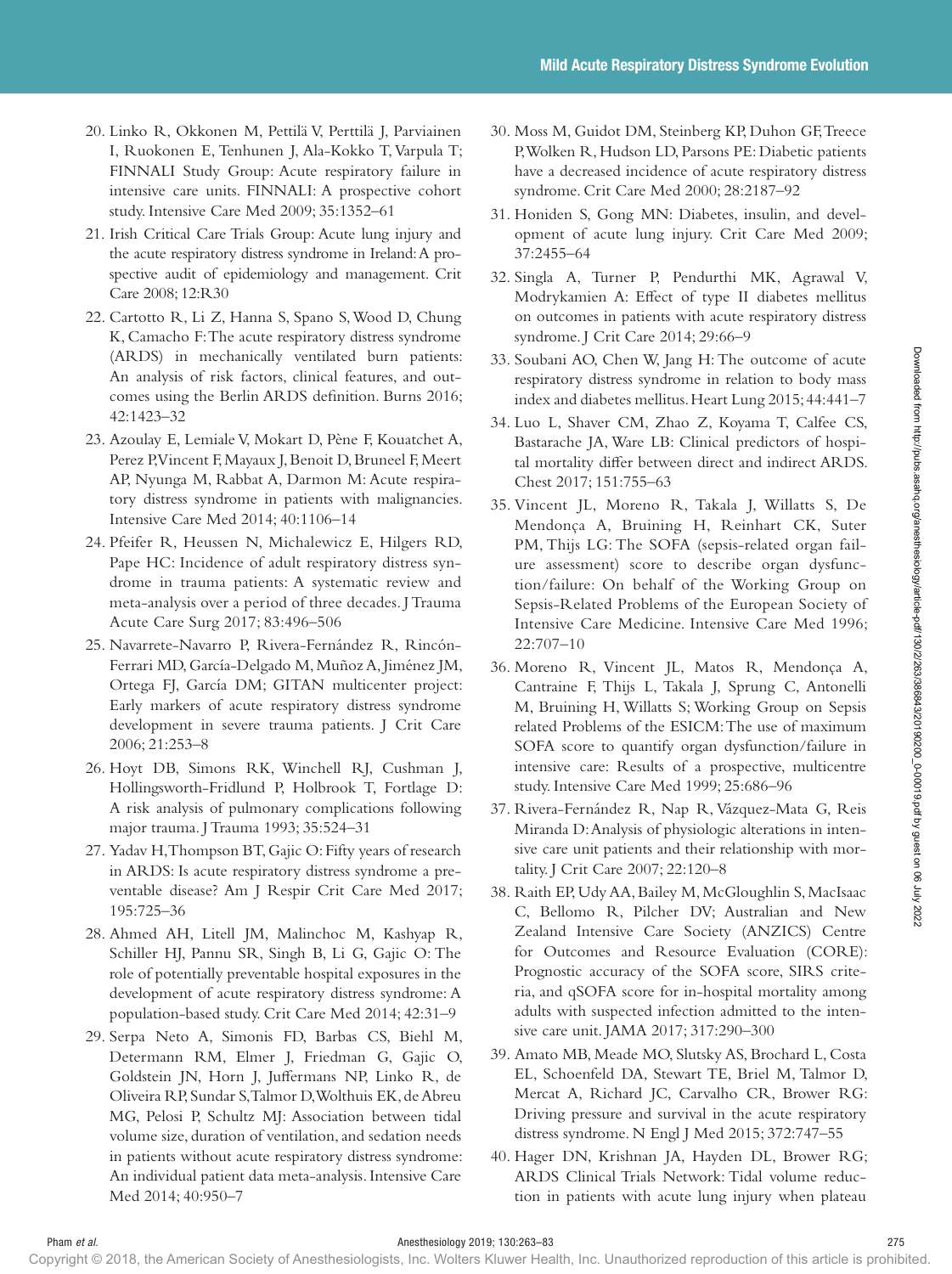pressures are not high. Am J Respir Crit Care Med 2005; 172:1241–5

- 41. Simonis FD, Barbas CSV, Artigas-Raventós A, Canet J, Determann RM, Anstey J, Hedenstierna G, Hemmes SNT, Hermans G, Hiesmayr M, Hollmann MW, Jaber S, Martin-Loeches I, Mills GH, Pearse RM, Putensen C, Schmid W, Severgnini P, Smith R, Treschan TA, Tschernko EM, Vidal Melo MF, Wrigge H, de Abreu MG, Pelosi P, Schultz MJ, Neto AS; PRoVENT investigators; PROVE Network investigators: Potentially modifiable respiratory variables contributing to outcome in ICU patients without ARDS: A secondary analysis of PRoVENT. Ann Intensive Care 2018; 8:39
- 42. Ventilation with lower tidal volumes as compared with traditional tidal volumes for acute lung injury and the acute respiratory distress syndrome: The Acute Respiratory Distress Syndrome Network. N Engl J Med 2000; 342:1301–8
- 43. Sahetya SK, Goligher EC, Brower RG: Fifty years of research in ARDS: Setting positive end-expiratory pressure in acute respiratory distress syndrome. Am J Respir Crit Care Med 2017; 195:1429–38
- 44. Sahetya SK, Mancebo J, Brower RG: 50 years of research in ARDS: tidal volume selection in the acute respiratory distress syndrome. Am J Respir Crit Care Med 2017 196:1519–25
- 45. Thompson BT, Chambers RC, Liu KD: Acute respiratory distress syndrome. N Engl J Med 2017; 377:1904–5
- 46. Fan E, Del Sorbo L, Goligher EC, Hodgson CL, Munshi L, Walkey AJ, Adhikari NKJ, Amato MBP, Branson R, Brower RG, Ferguson ND, Gajic O, Gattinoni L, Hess D, Mancebo J, Meade MO, McAuley DF, Pesenti A, Ranieri VM, Rubenfeld GD, Rubin E, Seckel M, Slutsky AS, Talmor D, Thompson BT, Wunsch H, Uleryk E, Brozek J, Brochard LJ; American Thoracic Society, European Society of Intensive Care Medicine, and Society of Critical Care Medicine: An Official American Thoracic Society/European Society of Intensive Care Medicine/Society of Critical Care Medicine Clinical Practice Guideline: Mechanical ventilation in adult patients with acute respiratory distress syndrome. Am J Respir Crit Care Med 2017; 195:1253–63
- 47. Yoshida T, Fujino Y, Amato MB, Kavanagh BP: Fifty years of research in ARDS: Spontaneous breathing during mechanical ventilation: Risks, mechanisms, and management. Am J Respir Crit Care Med 2017; 195:985–92
- 48. Brochard L, Slutsky A, Pesenti A: Mechanical ventilation to minimize progression of lung injury in acute respiratory failure. Am J Respir Crit Care Med 2017; 195:438–42
- 49. Walkey AJ, Goligher EC, Del Sorbo L, Hodgson CL, Adhikari NKJ, Wunsch H, Meade MO, Uleryk E, Hess

D, Talmor DS, Thompson BT, Brower RG, Fan E: Low tidal volume *versus* non-volume-limited strategies for patients with acute respiratory distress syndrome: A systematic review and meta-analysis. Ann Am Thorac Soc 2017; 14:271–9

- 50. Laffey JG, Bellani G, Pham T, Fan E, Madotto F, Bajwa EK, Brochard L, Clarkson K, Esteban A, Gattinoni L, van Haren F, Heunks LM, Kurahashi K, Laake JH, Larsson A, McAuley DF, McNamee L, Nin N, Qiu H, Ranieri M, Rubenfeld GD, Thompson BT, Wrigge H, Slutsky AS, Pesenti A; LUNG SAFE Investigators and the ESICM Trials Group: Potentially modifiable factors contributing to outcome from acute respiratory distress syndrome: The LUNG SAFE study. Intensive Care Med 2016; 42:1865–76
- 51. Briel M, Meade M, Mercat A, Brower RG, Talmor D, Walter SD, Slutsky AS, Pullenayegum E, Zhou Q, Cook D, Brochard L, Richard JC, Lamontagne F, Bhatnagar N, Stewart TE, Guyatt G: Higher *vs.* lower positive endexpiratory pressure in patients with acute lung injury and acute respiratory distress syndrome: Systematic review and meta-analysis. JAMA 2010; 303:865–73
- 52. Walkey AJ, Del Sorbo L, Hodgson CL, Adhikari NKJ, Wunsch H, Meade MO, Uleryk E, Hess D, Talmor DS, Thompson BT, Brower RG, Fan E: Higher PEEP *versus* lower PEEP strategies for patients with acute respiratory distress syndrome. A systematic review and metaanalysis. Ann Am Thorac Soc 2017; 14:297–303
- 53. Villar J, Pérez-Méndez L, López J, Belda J, Blanco J, Saralegui I, Suárez-Sipmann F, López J, Lubillo S, Kacmarek RM; HELP Network: An early PEEP/FIO<sub>2</sub> trial identifies different degrees of lung injury in patients with acute respiratory distress syndrome. Am J Respir Crit Care Med 2007; 176:795–804
- 54. Villar J, Pérez-Méndez L, Blanco J, Añón JM, Blanch L, Belda J, Santos-Bouza A, Fernández RL, Kacmarek RM; Spanish Initiative for Epidemiology, Stratification, and Therapies for ARDS (SIESTA) Network: A universal definition of ARDS: The  $\text{PaO}_2/\text{Fio}_2$  ratio under a standard ventilatory setting: A prospective, multicenter validation study. Intensive Care Med 2013; 39:583–92
- 55. Villar J, Fernández RL, Ambrós A, Parra L, Blanco J, Domínguez-Berrot AM, Gutiérrez JM, Blanch L, Añón JM, Martín C, Prieto F, Collado J, Pérez-Méndez L, Kacmarek RM; Acute Lung Injury Epidemiology and Natural History Network: A clinical classification of the acute respiratory distress syndrome for predicting outcome and guiding medical therapy. Crit Care Med 2015; 43:346–53
- 56. Madotto F, Pham T, Bellani G, Bos LD, Simonis FD, Fan E, Artigas A, Brochard L, Schultz MJ, Laffey JG; LUNG SAFE Investigators and the ESICM Trials Group: Resolved *versus* confirmed ARDS after 24 h: Insights from the LUNG SAFE study. Intensive Care Med 2018; 44:564–77

276 Anesthesiology 2019; 130:263–83 Pham *et al.*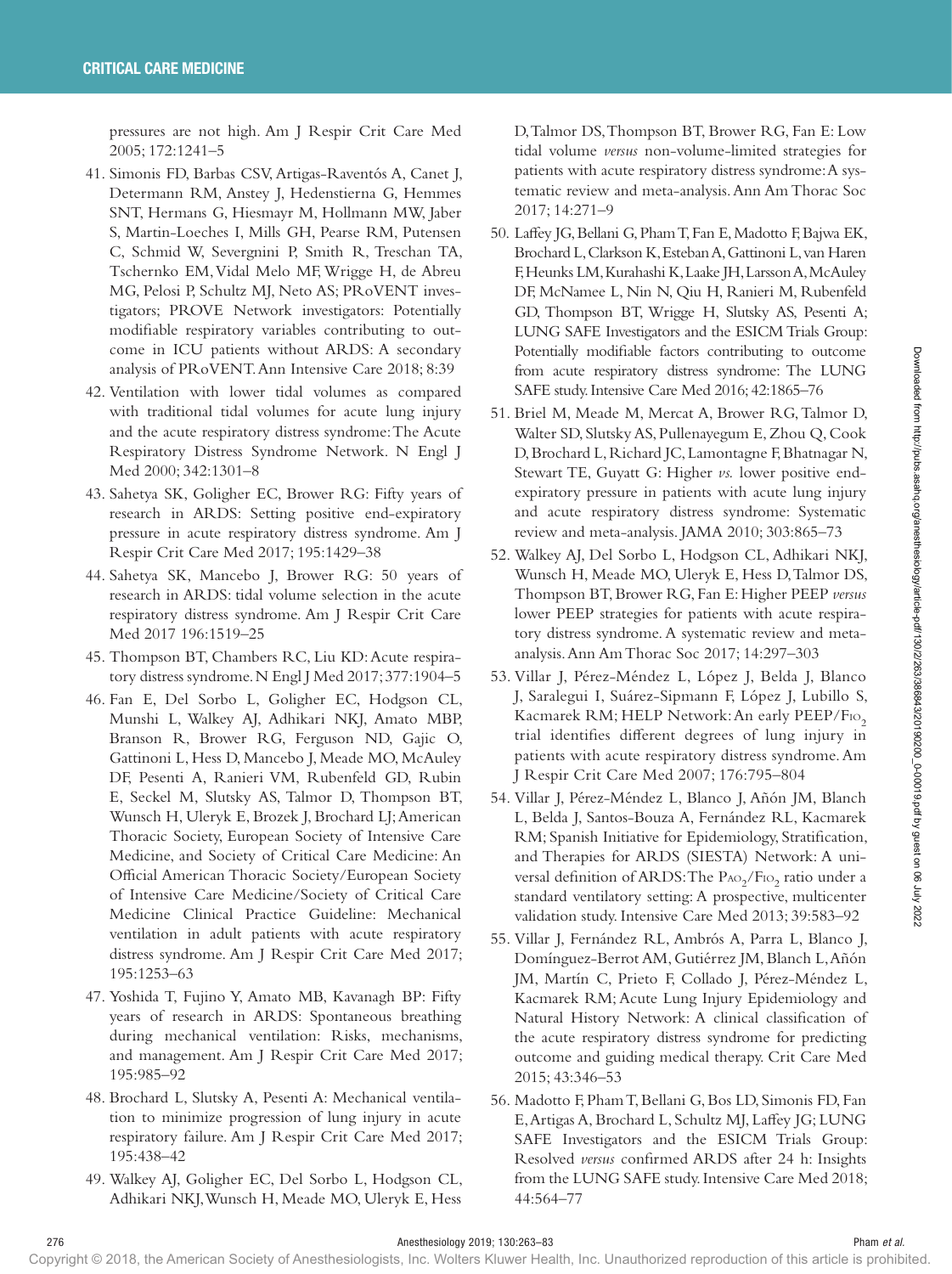## Appendix: LUNG SAFE Investigators

LUNG SAFE Steering Committee: Antonio Pesenti, M.D., John G. Laffey, M.D., Ph.D., Laurent Brochard, M.D., Andres Esteban, M.D., Luciano Gattinoni, M.D., F.R.C.P., Frank van Haren, M.D., Ph.D., Anders Larsson, M.D., Ph.D., Daniel F. McAuley, M.D., Ph.D., Marco Ranieri, M.D., Gordon Rubenfeld, M.D., M.Sc., B. Taylor Thompson, M.D., Hermann Wrigge, M.D., Ph.D., Arthur S. Slutsky, M.D.

LUNG SAFE Executive Committee: John G. Laffey, Giacomo Bellani, Tài Pham, Eddy Fan

LUNG SAFE National Coordinators: Argentina: Fernando Rios; Australia/New Zealand: Frank Van Haren; Belgium: Thierry Sottiaux, Pieter Depuydt; Bolivia: Fredy S. Lora; Brazil: Luciano Cesar Azevedo; Canada: Eddy Fan; Chile: Guillermo Bugedo; China: Haibo Qiu; Colombia: Marcos Gonzalez; Costa Rica: Juan Silesky; Czech Republic: Vladimir Cerny; Denmark: Jonas Nielsen; Ecuador: Manuel Jibaja; France: Tài Pham; Germany: Hermann Wrigge; Greece: Dimitrios Matamis; Guatemala: Jorge Luis Ranero; India: Pravin Amin; Iran: S.M. Hashemian; Ireland: Kevin Clarkson; Italy: Giacomo Bellani; Japan: Kiyoyasu Kurahashi; Mexico: Asisclo Villagomez; Morocco: Amine Ali Zeggwagh; Netherlands: Leo M. Heunks; Norway: Jon Henrik Laake; Philippines: Jose Emmanuel Palo; Portugal: Antero do Vale Fernandes; Romania: Dorel Sandesc; Saudi Arabia: Yaasen Arabi; Serbia: Vesna Bumbasierevic; Spain: Nicolas Nin, Jose A. Lorente; Sweden: Anders Larsson; Switzerland: Lise Piquilloud; Tunisia: Fekri Abroug; United Kingdom: Daniel F. McAuley, Lia McNamee; Uruguay: Javier Hurtado; United States: Ed Bajwa; Venezuela: Gabriel Démpaire

#### LUNG SAFE Site Investigators (by country):

Albania: Uhc Mother Theresa, Tirana: Hektor Sula, Lordian Nunci; University Hospital Shefqet Ndroqi, Tirana: Alma Cani

Argentina: Clinica de Especialidades, Villa Maria: Alan Zazu; Hospital Julio C. Perrando, Resistencia: Christian Dellera, Carolina S. Insaurralde; Sanatorio Las Lomas, San Isidro, Buenos Aires: Risso V. Alejandro; Sanatorio de La Trinidad San Isidro, San Isidro: Julio Daldin, Mauricio Vinzio; Hospital Español de Mendoza, Godoy Cruz-Mendoza: Ruben O. Fernandez; Hospital del Centenario, Rosario: Luis P. Cardonnet, Lisandro R. Bettini; San Antonio, Gualeguay, Entre Rios: Mariano Carboni Bisso, Emilio M. Osman; Cemic, Buenos Aires: Mariano G. Setten, Pablo Lovazzano; Hospital Universitrario Austral, Pilar: Javier Alvarez, Veronica Villar; Hospital Por + Salud, Pami Dr. Cesar Milstein, Buenos Aires: Norberto C. Pozo, Nicolas Grubissich; Sanatorio Anchorena, Buenos Aires: Gustavo A. Plotnikow, Daniela N. Vasquez; Sanatorio de La Trinidad Mitre, Buenos Aires: Santiago Ilutovich, Norberto Tiribelli; Hospital Luis Lagomaggiore, Mendoza: Ariel Chena, Carlos A. Pellegrini; Hospital Interzonal General de Agudos, San Martín, La Plata: María G. Saenz, Elisa Estenssoro; Hospital Misericordia, Cordoba: Matias Brizuela, Hernan Gianinetto; Sanatorio Juncal, Temperley: Pablo E. Gomez, Valeria I. Cerrato; Hospital D.F. Santojanni, Buenos Aires: Marco G. Bezzi, Silvina A. Borello; Hospital Alejandro Posadas, Buenos Aires: Flavia A. Loiacono, Adriana M. Fernandez

Australia: St. Vincent's Hospital, Sydney: Serena Knowles, Claire Reynolds; St. George Public Hospital, Kogarah: Deborah M. Inskip, Jennene J. Miller; Westmead Hospital, Westmead: Jing Kong, Christina Whitehead; Flinders Medical Center, Bedford Park: Shailesh Bihari; John Hunter Hospital, Newcastle: Aylin Seven, Amanda Krstevski; Canberra Hospital, Garran: Helen J. Rodgers, Rebecca T. Millar; Calvary Mater Newcastle, Waratah: Toni E. Mckenna, Irene M. Bailey; Cabrini Hospital, Melbourne: Gabrielle C. Hanlon; Liverpool Hospital, Liverpool: Anders Aneman, Joan M. Lynch; Coffs Harbour Health Campus, Coffs Harbour: Raman Azad, John Neal; Sir Charles Gairdner Hospital, Nedlands: Paul W. Woods, Brigit L. Roberts; Concord Hospital, Concord: Mark R. Kol, Helen S. Wong

Austria: General Hospital of Vienna/Medical University of Vienna, Vienna: Katharina C. Riss, Thomas Staudinger

Belgium: Cliniques Universitaires St. Luc, Université Catholique de Louvain, Brussels: Xavier Wittebole, Caroline Berghe; Center Hospitalier Universitaire Dinant-Godinne, Yvoir: Pierre A. Bulpa, Alain M. Dive; Acuut Ziekenhuis Sint Augustinus Veurne, Veurne: Rik Verstraete, Herve Lebbinck; Ghent University Hospital, Ghent: Pieter Depuydt, Joris Vermassen; University Hospitals Leuven, Leuven: Philippe Meersseman, Helga Ceunen

Brazil: Hospital Renascentista, Pouso Alegre: Jonas I. Rosa, Daniel O. Beraldo; Vitoria Apart Hospital, Serra: Claudio Piras, Adenilton M. Rampinelli; Hospital Das Clinicas, São Paulo: Antonio P. Nassar, Jr.; Hospital Geral Do Grajaù, São Paulo: Sergio Mataloun, Marcelo Moock; Evangelical Hospital, Cachoeiro de Itapemirim/Espírito Santo: Marlus M. Thompson, Claudio H. Gonçalves; Hospital Moinhos de Vento, Porto Alegre: Ana Carolina P. Antônio, Aline Ascoli; Hospital Alvorada Taguatinga, Taguatinga: Rodrigo S. Biondi, Danielle C. Fontenele; Complexo Hospitalar Mngabeira Tarcisio Burity, Joao Pessoa: Danielle Nobrega, Vanessa M. Sales

Brunei: Raja Isteri Pengiran Anak Saleha Hospital, Bandar Seri Begawan: Ahmad Yazid Bin HJ Abul Wahab, Maizatul Ismail, Suresh Shindhe

**Canada:** Medical-Surgical Intensive Care Unit of St. Michael's Hospital, Toronto: John Laffey, Francois Beloncle; St. Joseph's Health Center, Toronto: Kyle G. Davies, Rob Cirone; Sunnybrook Health Sciences Center, Toronto: Venika Manoharan, Mehvish Ismail; Toronto Western Hospital, Toronto: Ewan C. Goligher, Mandeep Jassal; Medical Surgical Intensive Care Unit of the Toronto General Hospital, Toronto: Erin Nishikawa, Areej Javeed; Cardiovascular Intensive Care Unit of St. Michael's Hospital, Toronto: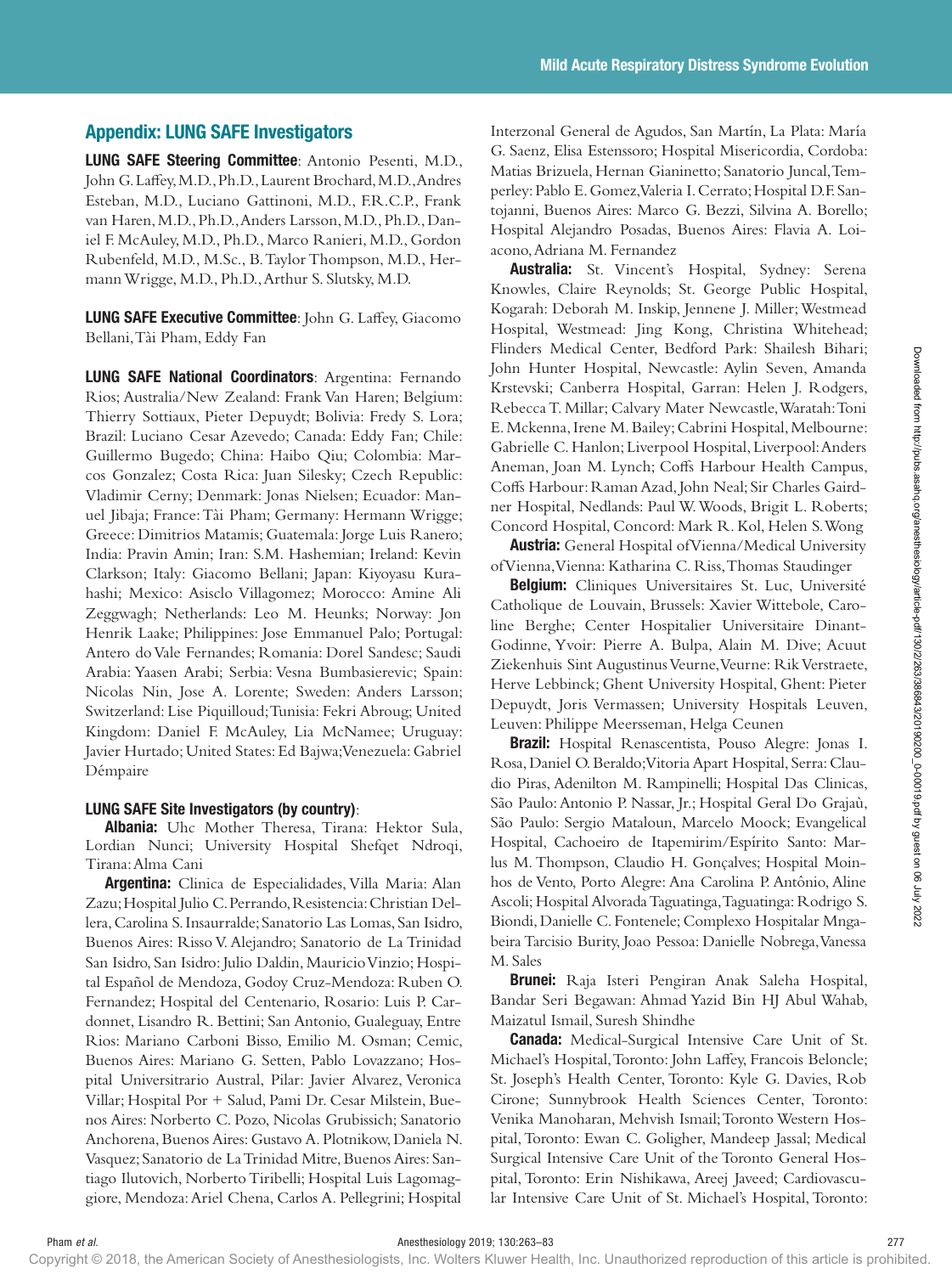Gerard Curley, Nuttapol Rittayamai; Cardiovascular Intensive Care Unit of the Toronto General Hospital, Toronto: Matteo Parotto, Niall D. Ferguson; Mount Sinai Hospital, Toronto: Sangeeta Mehta, Jenny Knoll; Trauma-Neuro Intensive Care Unit of St. Michael's Hospital, Toronto: Antoine Pronovost, Sergio Canestrini

Chile: Hospital Clínico Pontificia Universidad Católica de Chile, Santiago: Alejandro R. Bruhn, Patricio H. Garcia; Hospital Militar de Santiago, Santiago: Felipe A. Aliaga, Pamela A. Farías; Clinica Davila, Santiago: Jacob S. Yumha; Hospital Guillermo Grant Benavente, Concepcion: Claudia A. Ortiz, Javier E. Salas; Clinica Las Lilas, Santiago: Alejandro A. Saez, Luis D. Vega; Hospital Naval Almirante Nef, Viña del Mar: Eduardo F. Labarca, Felipe T. Martinez; Hospital Luis Tisné Brousse, Penanolen: Nicolás G. Carreño, Pilar Lora

**China:** Second Affiliated Hospital of Harbin Medical University, Harbin: Haitao Liu; Nanjing Zhong-da Hospital, Southeast University, Nanjing: Haibo Qiu, Ling Liu; First Affiliated Hospital of Anhui Medical University, Hefei: Rui/Tang, Xiaoming Luo; Peking University People's Hospital, Beijing: Youzhong An, Huiying Zhao; Fourth Affiliated Hospital of Harbin Medical University, Harbin: Yan Gao, Zhe Zhai; Nanjing Jiangbei People's Hospital Affiliated to Medical School of Southeast University, Nanjing: Zheng L. Ye, Wei Wang; First Affiliated Hospital of Dalian Medical University, Dalian: Wenwen Li, Qingdong Li; Subei People's Hospital of Jiangsu Province, Yanghzou: Ruiqiang Zheng; Jinling Hospital, Nanjing: Wenkui Yu, Juanhong Shen; Urumqi General Hospital, Urumqi: Xinyu Li; Intensive Care Unit, First Affiliated Hospital of Wanna Medical College, Yijishan Hospital, Wuhu: Tao Yu, Weihua Lu; Sichuan Provincial People's Hospital, Chengdu: Ya Q. Wu, Xiao B. Huang; Hainan Province People's Hospital, Haikou: Zhenyang He; People's Hospital of Jiangxi Province, Nanchang: Yuanhua Lu; Qilu Hospital of Shandong University, Jinan: Hui Han, Fan Zhang; Zhejiang Provincial People's Hospital, Hangzhou: Renhua Sun; First Affiliated Hospital of Bengbu Medical College, Bengbu, Anhui: Hua X. Wang, Shu H. Qin; Nanjing Municipal Government Hospital, Nanjing: Bao H. Zhu, Jun Zhao; First Hospital of Lanzhou University, Lanzhou: Jian Liu, Bin Li; First Affiliated Hospital of Chongqing University of Medical Science, Chongqing: Jing L. Liu, Fa C. Zhou; Xuzhou Central Hospital, Xuzhou: Qiong J. Li, Xing Y. Zhang; First People's Hospital of Foshan, Foshan: Zhou Li-Xin, Qiang Xin-Hua; First Affiliated Hospital of Guangxi Medical University, Nanning: Liangyan Jiang; Renji Hospital, Shanghai Jiao Tong University School of Medicine, Shanghai: Yuan N. Gao, Xian Y. Zhao; First Hospital of Shanxi Medical University, Taiyuan: Yuan Y. Li, Xiao L. Li; Shandong Provincial Hospital, Jinan: Chunting Wang, Qingchun Yao; Fujian Provincial Hospital, Fuzhou: Rongguo Yu, Kai Chen; Henan Provincial People's Hospital, Zhengzhou: Huanzhang Shao, Bingyu Qin; Second Affiliated Hospital

of Kunming Medical University, Kunming City: Qing Q. Huang, Wei H. Zhu; Xiangya Hospital, Central South University, Changsha: Ai Y. Hang, Ma X. Hua; First Affiliated Hospital of Guangzhou Medical University, Guangzhou: Yimin Li, Yonghao Xu; People's Hospital of Hebei Province, Shijiazhuang: Yu D. Di, Long L. Ling; Guangdong General Hospital, Guangzhou: Tie H. Qin, Shou H. Wang; Beijing Tongren Hospital, Beijing: Junping Qin; Jiangsu Province Hospital, Nanjing: Yi Han, Suming Zhou

Colombia: Fundación Valle del Lili, Cali: Monica P. Vargas Costa Rica: Hospital San Juan De Dios, San Jose: Juan I. Silesky Jimenez, Manuel A. González Rojas, Jaime E. Solis-Quesada, Christian M. Ramirez-Alfaro

**Czech Republic:** University Hospital of Ostrava, Ostrava: Jan Máca, Peter Sklienka

**Denmark:** Aarhus Universitetshospital, Aarhus: Jakob Gjedsted, Aage Christiansen; Rigshopitalet: Jonas Nielsen

Ecuador: Hospital Militar, Quito: Boris G. Villamagua, Miguel Llano

France: Clinique du Millenaire, Montpellier: Philippe Burtin, Gautier Buzancais; Center Hospitalier, Roanne: Pascal Beuret, Nicolas Pelletier; Center Hospitalier Universitaire d'Angers, Angers: Satar Mortaza, Alain Mercat; Hôpital Marc Jacquet, Melun: Jonathan Chelly, Sébastien Jochmans; Center Hospitalier Universitaire Caen, Caen: Nicolas Terzi, Cédric Daubin; Henri Mondor Hospital, Créteil: Guillaume Carteaux, Nicolas de Prost; Cochin Hospital, Paris: Jean-Daniel Chiche, Fabrice Daviaud; Hôpital Tenon, Paris: Tài Pham, Muriel Fartoukh; CH Mulhouse-Emile Muller, Mulhouse: Guillaume Barberet, Jerome Biehler; Archet 1 University Hospital, Nice: Jean Dellamonica, Denis Doyen; Hopital Sainte Musse, Toulon: Jean-Michel Arnal, Anais Briquet; Hopital Nord–Réanimation des Détresses Respiratoires et Infections Sévères, Marseille: Sami Hraiech, Laurent Papazian; Hôpital Européen Georges Pompidou, Paris: Arnaud Follin; Louis Mourier Hospital, Colombes: Damien Roux, Jonathan Messika; Center Hospitalier de Dax, Dax: Evangelos Kalaitzis; Réanimation Médicale, Groupe Hospitalier Pitié-Salpêtrière, Paris: Laurence Dangers, Alain Combes; Assistance Publique-Hôpitaux de Paris Ambroise Paré, Boulogne-Billancourt: Siu-Ming Au; University Hospital Rouen, Rouen: Gaetan Béduneau, Dorothée Carpentier; Center Hospitalier Universitaire Amiens, Amiens–Salouel: Elie H. Zogheib, Herve Dupont; Center Hospitalier Intercommunal Robert Ballanger, Aulnay-sous-Bois: Sylvie Ricome, Francesco L. Santoli; Center Hospitalier René Dubos, Pontoise: Sebastien L. Besset; Center Hospitalier Intercommunal Portes de l'Oise, Beaumont-sur-Oise: Philippe Michel, Bruno Gelée; Archet 2 University Hospital, Nice: Pierre-Eric Danin, Bernard Goubaux; Center Hospitalier Pierre Oudot, Bourgoin Jallieu: Philippe J. Crova, Nga T. Phan; Center Hospitalier Dunkerque, Dunkerque: Frantz Berkelmans; Center Hospitalier de Belfort Montbéliard, Belfort: Julio C. Badie, Romain Tapponnier; Center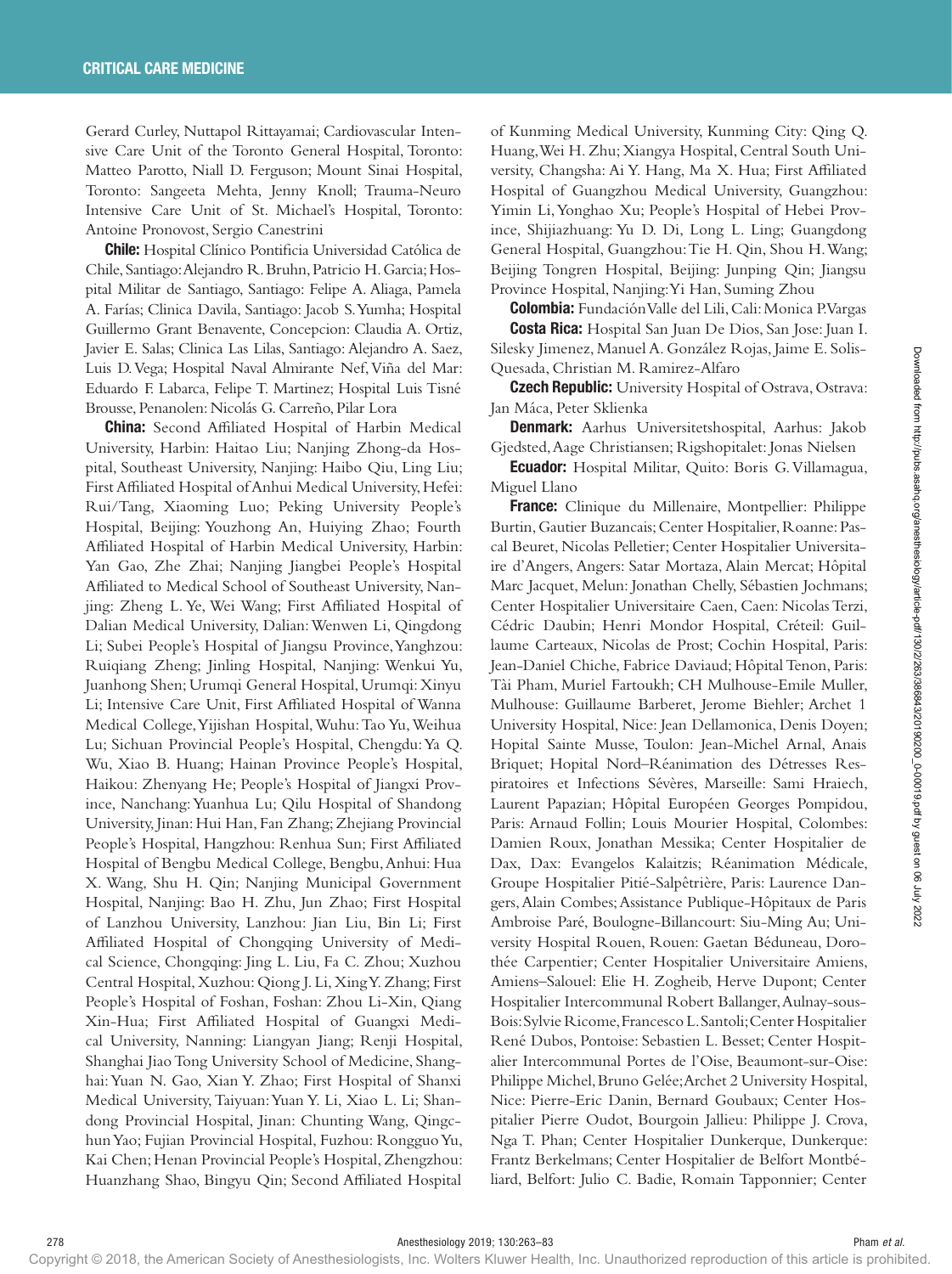Hospitalier Emile Muller, Mulhouse: Josette Gally, Samy Khebbeb; Hôpital de Hautepierre-Hôpitaux Universitaires de Strasbourg, Strasbourg: Jean-Etienne Herbrecht, Francis Schneider; Center Hospitalier de Dieppe, Dieppe: Pierre-Louis M. Declercq, Jean-Philippe Rigaud; Bicetre, Le Kremin–Bicetre: Jacques Duranteau, Anatole Harrois; Center Hospitalier Universitaire Gabriel Montpied, Clermont-Ferrand: Russell Chabanne, Julien Marin; Center Hospitalier Universitaire Estaing, Clermont-Ferrand: Charlene Bigot, Sandrine Thibault; Center Hospitalier Intercommunal Eure-Seine Evreux, Evreux: Mohammed Ghazi, Messabi Boukhazna; Center Hospitalier de Châlons en Champagne, Châlons en Champagne: Salem Ould Zein; CH Beauvais, Beauvais: Jack R. Richecoeur, Daniele M. Combaux; Center Hospitalier Le Mans, Le Mans: Fabien Grelon, Charlene Le Moal; Hôpital Fleyriat, Bourg-en-Bresse: Elise P. Sauvadet, Adrien Robine; Hôpital Saint Louis, Paris: Virginie Lemiale, Danielle Reuter; Service de Pneumologie Pitié-Salpétrière, Paris: Martin Dres, Alexandre Demoule; Center Hospitalier Gonesse, Gonesse: Dany Goldgran-Toledano; Hôpital Croix Rousse, Lyon: Loredana Baboi, Claude Guérin

Germany: St. Nikolaus-Stiftshospital, Andernach: Ralph Lohner; Fachkrankenhaus Coswig Gmbh, Coswig: Jens Kraßler, Susanne Schäfer; University Hospital Frankfurt, Frankfurt am Main: Kai D. Zacharowski, Patrick Meybohm; Department of Anesthesia and Intensive Care Medicine, University Hospital of Leipzig, Leipzig: Andreas W. Reske, Philipp Simon; Asklepios Klinik Langen, Langen: Hans-Bernd F. Hopf, Michael Schuetz; Städtisches Krankenhaus Heinsberg, Heinsberg: Thomas Baltus

**Greece:** Hippokrateion General Hospital of Athens, Athens: Metaxia N. Papanikolaou, Theonymfi G. Papavasilopoulou; Gh Ahepa, Thessaloniki: Giannis A. Zacharas, Vasilis Ourailogloy; Hippokration General Hospital of Thessaloniki, Thessaloniki: Eleni K. Mouloudi, Eleni V. Massa; Hospital General of Kavala, Kavala: Eva O. Nagy, Electra E. Stamou; Papageorgiou General Hospital, Thessaloniki: Ellada V. Kiourtzieva, Marina A. Oikonomou

Guatemala: Hospital General de Enfermedades, Instituto Guatemalteco de Seguridad Social, Ciudad de Guatemala: Luis E. Avila; Centro Médico Militar, Guatemala: Cesar A. Cortez, Johanna E. Citalán

India: Deenanath Mangeshkar Hospital and Research Center, Pune: Sameer A. Jog, Safal D. Sable; Care Institute of Medical Sciences Hospital, Ahmedabad: Bhagyesh Shah; Sanjay Gandhi Postgraduate Institute of Medical Sciences, Lucknow: Mohan Gurjar, Arvind K. Baronia; Rajasthan Hospital, Ahmedabad: Mohammedfaruk Memon; National Institute of Mental Health and Neuro Sciences, Bangalore: Radhakrishnan Muthuchellappan, Venkatapura J. Ramesh; Anesthesiology Unit of the Kasturba Medical College and Department of Respiratory Therapy, School of Allied Health Sciences, Manipal University, Manipal: Anitha Shenoy, Ramesh Unnikrishnan; Sanjeevan Hospital, Pune: Subhal B. Dixit, Rachana V. Rhayakar; Apollo

Hospitals, Chennai: Nagarajan Ramakrishnan,Vallish K. Bhardwaj; Medicine Unit of the Kasturba Medical College and Department of Respiratory Therapy, School of Allied Health Sciences, Manipal University, Manipal: Heera L. Mahto, Sudha V. Sagar; G. Kuppuswamy Naidu Memorial Hospital, Coimbatore: Vijayanand Palaniswamy, Deeban Ganesan

Iran: National Research Institute of Tuberculosis and Lung Disease/Masih Daneshvari, Tehran: Seyed Mohammadreza Hashemian, Hamidreza Jamaati; Milad Hospital, Tehran: Farshad Heidari

Ireland: St. Vincent's University Hospital, Dublin: Edel A. Meaney, Alistair Nichol; Mercy University Hospital, Cork: Karl M. Knapman, Donall O'Croinin; Cork University Hospital, Cork: Eimhin S. Dunne, Dorothy M. Breen; Galway University Hospital, Galway: Kevin P. Clarkson, Rola F. Jaafar; Beaumont Hospital, Dublin: Rory Dwyer, Fahd Amir; Mater Misericordiae University Hospital, Dublin: Olaitan O. Ajetunmobi, Aogan C. O'Muircheartaigh; Tallaght Hospital, Dublin: Colin S. Black, Nuala Treanor; Saint James's Hospital, Dublin: Daniel V. Collins, Wahid Altaf

Italy: Santa Maria delle Croci Hospital, Ravenna: Gianluca Zani, Maurizio Fusari; Arcispedale Sant'Anna Ferrara, Ferrara: Savino Spadaro, Carlo A. Volta; Ospedale Profili, Fabriano, Ancona: Romano Graziani, Barbara Brunettini; Umberto I. Nocera Inferiore, Nocera Inferiore Salerno: Salvatore Palmese; Azienda Ospedaliera San Paolo–Polo Universitario–Università degli Studi di Milano, Milan: Paolo Formenti, Michele Umbrello; Sant'Anna, San Fermo Della Battaglia, Como: Andrea Lombardo; Spedali Civili Brescia, Brescia: Elisabetta Pecci, Marco Botteri; Fondazione Istituto di Ricovero e Cura a Carattere Scientifico Ca Granda, Ospedale Maggiore Policlinico, Milan: Monica Savioli, Alessandro Protti; University Campus Bio-Medico of Rome, Rome: Alessia Mattei, Lorenzo Schiavoni; Azienda Ospedaliera "Mellino Mellini," Chiari, Brescia: Andrea Tinnirello, Manuel Todeschini; Policlinico P. Giaccone, University of Palermo, Palermo: Antonino Giarratano, Andrea Cortegiani; Niguarda Cà Granda Hospital, Milan: Sara Sher, Anna Rossi; A. Gemelli University Hospital, Rome: Massimo M. Antonelli, Luca M. Montini; Ospedale "Sandro Pertini," Rome: Paolo Casalena, Sergio Scafetti; Istituto Mediterraneo per i Trapianti e Terapie ad Alta Specializzazione; Istituto Di Ricovero e Cura a Carattere Scientifico; University of Pittsburgh Medical Center, Palermo: Giovanna Panarello, Giovanna Occhipinti; Ospedale San Gerardo, Monza: Nicolò Patroniti, Matteo Pozzi; Santa Maria Della Scaletta, Imola: Roberto R. Biscione, Michela M. Poli; Humanitas Research Hospital, Rozzano: Ferdinando Raimondi, Daniela Albiero; Ospedale Desio–Ao Desio-Vimercate, Desio: Giulia Crapelli, Eduardo Beck; Pinetagrande Private Hospital, Castelvolturno: Vincenzo Pota, Vincenzo Schiavone; Istituto di Ricovero e Cura a Carattere Scientifico San Martino Ist, Genova: Alexandre Molin, Fabio Tarantino; Ospedale San Raffaele,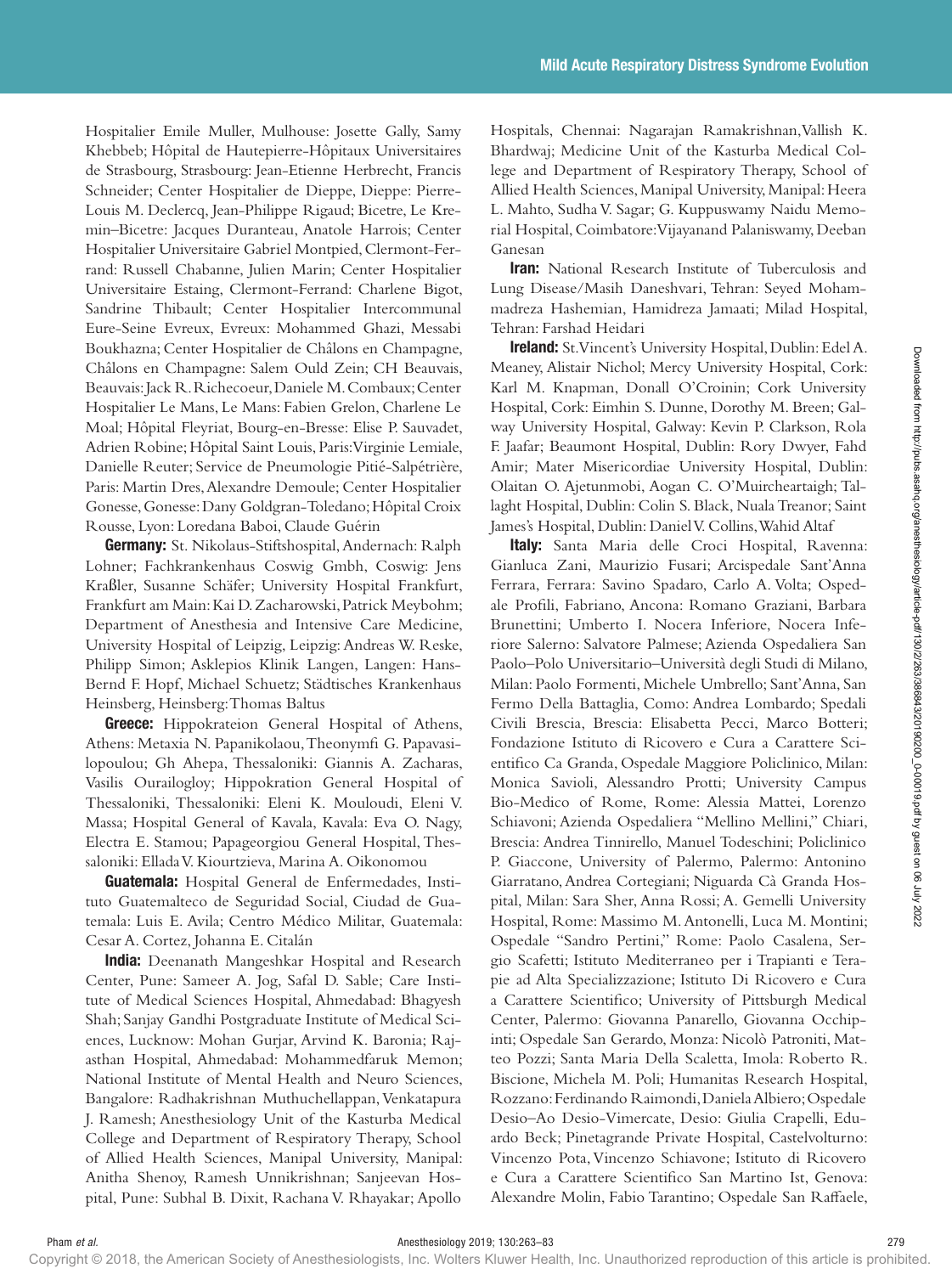Milano: Giacomo Monti, Elena Frati; Ospedali Riuniti Di Foggia, Foggia: Lucia Mirabella, Gilda Cinnella; Azienda Ospedaliera Luigi Sacco–Polo Universitario, Milano: Tommaso Fossali, Riccardo Colombo.; Azienda Ospedaliero-Universitaria Città della Salute e della Scienza di Torino, Turin: Pierpaolo Terragni Ilaria Pattarino; Università degli Studi di Pavia-Fondazione Istituto di Ricovero e Cura a Carattere Scientifico Policlinico San Matteo, Pavia: Francesco Mojoli, Antonio Braschi; Ao Ospedale Civile Legnano, Legnano: Erika E. Borotto; Arnas Ospedale Civico Di Cristina Benfratelli, Palermo: Andrea N. Cracchiolo, Daniela M. Palma; Azienda Ospedaliera Della Provincia Di Lecco–Ospedale "A. Manzoni," Lecco: Francesco Raponi, Giuseppe Foti; A.O. Provincia Di Lecco–Ospedale Alessandro Manzoni, Lecco: Ettore R. Vascotto, Andrea Coppadoro; Cliniche Universitarie Sassari, Sassari: Luca Brazzi, Leda Floris; Istituto di Ricovero e Cura a Carattere Scientifico Policlinico San Matteo, Pavia: Giorgio A. Iotti, Aaron Venti

Japan: Yokohama City University Hospital, Yokohama: Osamu Yamaguchi, Shunsuke Takagi; Toyooka Hospital, Toyooka City: Hiroki N. Maeyama; Chiba University Hospital, Chiba City: Eizo Watanabe, Yoshihiro Yamaji; Okayma University Hospital, Okayama: Kazuyoshi Shimizu, Kyoko Shiozaki; Japanese Foundation for Cancer Research, Cancer Institute Hospital, Department of Emergency Medicine and Critical Care, Tokyo: Satoru Futami; Ibaraki Prefectural Central Hospital, Kasama: Sekine Ryosuke; Tohoku University Hospital, Sendai-Shi: Koji Saito, Yoshinobu Kameyama; Tokyo Medical University Hachioji Medical Center, Hachioji, Tokyo: Keiko Ueno; Tokushima University Hospital, Tokushima: Masayo. Izawa, Nao Okuda; Maebashi Red Cross Hospital, Gunma Maebashi: Hiroyuki Suzuki, Tomofumi Harasawa; Urasoe General Hospital, Urasoe: Michitaka Nasu, Tadaaki Takada; Ohta General Hospital Foundation Ohta Nishinouchi Hospital, Fukushima: Fumihito Ito; Jichi Medical University Hospital, Shimotsuke: Shin Nunomiya, Kansuke Koyama; Mito Kyodo General Hospital, Tsukuba University Hospital Mito Medical Center, Mito: Toshikazu Abe; Sendai City Hospital, Sendai: Kohkichi Andoh, Kohei Kusumoto; Ja Hiroshima General Hospital, Hatsukaichi City, Hiroshima: Akira Hirata, Akihiro Takaba; Yokohama Rosai Hospital, Yokohama: Hiroyasu Kimura; Nagasaki University Hospital, Nagasaki: Shuhei Matsumoto, Ushio Higashijima; Niigata University Medical and Dental Hospital, Niigata: Hiroyuki Honda, Nobumasa Aoki; Mie University Hospital, Tsu, Mie: Hiroshi Imai; Yamaguchi University Hospital, Ube, Yamaguchi: Yasuaki Ogino, Ichiko Mizuguchi; Saiseikai Kumamoto Hospital, Kumamoto City: Kazuya Ichikado; Shinshu University School of Medicine, Matsumoto City: Kenichi Nitta, Katsunori Mochizuki; Kuki General Hospital, Kuki: Tomoaki Hashida; Kyoto Medical Center, Kyoto: Hiroyuki Tanaka; Fujita Health University, Toyoake: Tomoyuki Nakamura, Daisuke Niimi; Rakwakai

Marutamachi Hospital, Kyoto: Takeshi Ueda; Osaka University Hospital, Suita City, Osaka Prefecture: Yozo Kashiwa, Akinori Uchiyama

Latvia: Paul Stradins Clinical University Hospital, Riga: Olegs Sabelnikovs, Peteris Oss

Lebanon: Kortbawi Hospital, Jounieh: Youssef Haddad Malaysia: Hospital Kapit, Kapit: Kong Y. Liew

Mexico: Instituto Nacional de Cancerología, Mexico City: Silvio A. Ñamendys-Silva, Yves D. Jarquin-Badiola; Hospital de Especialidades "Antonio Fraga Mouret" Centro Medico Nacional La Raza Instituto Mexicano del Seguro Social, Mexico City: Luis A. Sanchez-Hurtado, Saira S. Gomez-Flores; Hospital Regional 1° de Octubre, Mexico City: Maria C. Marin, Asisclo J. Villagomez; Hospital General Dr. Manuel Gea Gonzalez, Mexico City: Jordana S. Lemus, Jonathan M. Fierro; Hospital General de Zona No. 1 Instituto Mexicano del Seguro Social Tepic Nayarit, Tepic: Mavy Ramirez Cervantes, Francisco Javier Flores Mejia; Centro Medico Dalinde, Mexico City: Dulce Dector, Alejandro Rojas; Opd Hospital Civil de Guadalajara Hospital Juan I. Menchaca, Guadalajara: Daniel R. Gonzalez, Claudia R. Estrella; Hospital Regional de Ciudad Madero Pemex, Ciudad Madero: Jorge R. Sanchez-Medina, Alvaro Ramirez-Gutierrez; Centro Médico American British Cowdray, Mexico City: Fernando G. George, Janet S. Aguirre; Hospital Juarez de Mexico, Mexico City: Juan A. Buensuseso, Manuel Poblano

Morocco: Mohammed V University, University Teaching Ibn Sina Hospital, Rabat: Tarek Dendane, Amine Ali Zeggwagh; Hopital Militaire D'Instruction Mohammed V, Rabat: Hicham Balkhi; Errazi, Marrakech: Mina Elkhayari, Nacer Samkaoui; University Teaching Hospital Ibn Rushd, Casablanca: Hanane Ezzouine, Abdellatif Benslama; Hôpital des Spécialités de Rabat, Rabat: Mourad Amor, Wajdi Maazouzi

Netherlands: Tjongerschans, Heerenveen: Nedim Cimic, Oliver Beck; Cwz, Nijmegen: Monique M. Bruns, Jeroen A. Schouten; Rijnstate Hospital, Arnhem: Myra Rinia, Monique Raaijmakers; Radboud Umc, Nijmegen: Leo M. Heunks, Hellen M. Van Wezel; Maastricht University Medical Center, Maastricht: Serge J. Heines, Ulrich Strauch; Catharinaziekenhuis, Eindhoven: Marc P. Buise; Academic Medical Center, Amsterdam: Fabienne D. Simonis, Marcus J. Schultz

New Zealand: Tauranga Hospital, Tauranga: Jennifer C. Goodson, Troy S. Browne; Wellington Hospital, Wellington: Leanlove Navarra, Anna Hunt; Dunedin Hospital, Dunedin: Robyn A. Hutchison, Mathew B. Bailey; Auckland City Hospital, Auckland: Lynette Newby, Colin McArthur; Whangarei Base Hospital, Whangarei: Michael Kalkoff, Alex Mcleod; North Shore Hospital, Auckland: Jonathan Casement, Danielle J. Hacking

Norway: Ålesund Hospital, Ålesund: Finn H. Andersen, Merete S. Dolva; Oslo University Hospital, Rikshospitalet Medical Center, Oslo: Jon H. Laake, Andreas Barratt-Due; Stavanger University Hospital, Stavanger: Kim Andre L.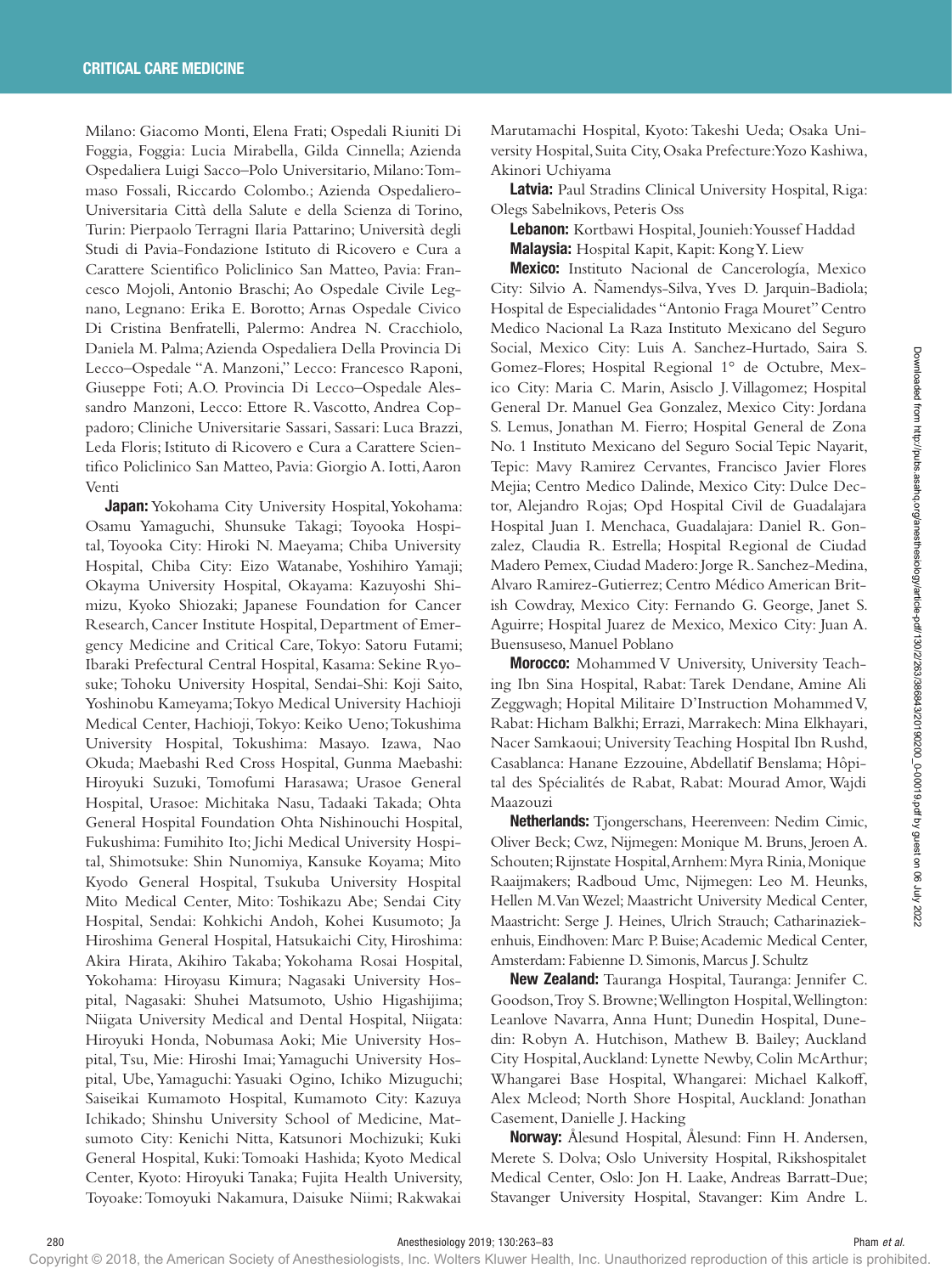Noremark, Eldar Søreide; Haukeland University Hospital, Bergen: Brit Å. Sjøbø, Anne B. Guttormsen

Peru: Hospital Nacional Edgardo Rebagliati Martins, Lima: Hector H. Leon Yoshido; Clínica Ricardo Palma, Lima: Ronald Zumaran Aguilar, Fredy A. Montes Oscanoa

Philippines: The Medical City, Pasig: Alain U. Alisasis, Joanne B. Robles; Chong Hua Hospital, Cebu: Rossini Abbie B. Pasanting-Lim, Beatriz C. Tan

Poland: Warsaw University Hospital, Warsaw: Pawel Andruszkiewicz, Karina Jakubowska

Portugal: Centro Hospitalar Da Cova Da Beira, Covilhã: Cristina M. Coxo; Hospital Santa Maria, Chln, Lisboa: António M. Alvarez, Bruno S. Oliveira; Centro Hospitalar Trás-Os-Montes E. Alto Douro, Hospital de S. Pedro-Vila Real, Vila Real: Gustavo M. Montanha, Nelson C. Barros; Hospital Beatriz Ângelo, Loures: Carlos S. Pereira, António M. Messias; Hospital de Santa Maria, Lisboa: Jorge M. Monteiro; Centro Hospitalar Médio Tejo–Hospital de Abrantes, Abrantes: Ana M. Araujo, Nuno T. Catorze; Instituto Português de Oncologia de Lisboa, Lisboa: Susan M. Marum, Maria J. Bouw; Hospital Garcia de Orta, Almada: Rui M. Gomes, Vania A. Brito; Centro Hospitalar Do Algarve, Faro: Silvia Castro, Joana M. Estilita; Hospital de Cascais, Alcabideche: Filipa M. Barros; Hospital Prof. Doutor Fernando Fonseca Epe, Amadora: Isabel M. Serra, Aurelia M. Martinho

Romania: Fundeni Clinical Institute, Bucharest: Dana R. Tomescu, Alexandra Marcu; Emergency Clinical County Hospital Timisoara, Timisoara: Ovidiu H. Bedreag, Marius Papurica; Elias University Emergency Hospital, Bucharest: Dan E. Corneci, Silvius Ioan Negoita

**Russian Federation:** University Hospital, Kemerovo: Evgeny Grigoriev; Krasnoyarsk Regional Hospital, Krasnoyarsk State Medical University, Krasnoyarsk: Alexey I. Gritsan, Andrey A. Gazenkampf

Saudi Arabia: General Intensive Care Unit of Prince Sultan Military Medical City, Riyadh: Ghaleb Almekhlafi, Mohamad M. Albarrak; Surgical Intensive Care Unit of Prince Sultan Military Medical City, Riyadh: Ghanem M. Mustafa; King Faisal Hospital and Research Center, Riyadh: Khalid A. Maghrabi, Nawal Salahuddin; King Fahad Hospital, Baha: Tharwat M. Aisa; Neuro Critical Care Unit, King Abdulaziz Medical City, Riyadh: Ahmed S. Al Jabbary, Edgardo Tabhan; Intensive Care Unit, King Abdulaziz Medical City, Riyadh: Yaseen M. Arabi; Surgical Intensive Care Unit, King Abdulaziz Medical City, Riyadh: Yaseen M. Arabi, Olivia A. Trinidad; Trauma Intensive Care Unit, King Abdulaziz Medical City, Riyadh: Hasan M. Al Dorzi, Edgardo E. Tabhan

South Africa: Charlotte Maxeke Johannesburg Academic Hospital, Johannesburg: Stefan Bolon, Oliver Smith

Spain: Hospital Sant Pau, Barcelona: Jordi Mancebo, Hernan Aguirre-Bermeo; Hospital Universitari Bellvitge, L'Hospitalet de Llobregat, Barcelona: Juan C. Lopez-Delgado, Francisco Esteve; Hospital Son Llatzer, Palma de

Mallorca: Gemma Rialp, Catalina Forteza; Sabadell Hospital, Centro de Investigación Biomédica en Red Enfermedades Respiratorias, Sabadell: Candelaria De Haro, Antonio Artigas; Hospital Universitario Central de Asturias, Oviedo: Guillermo M. Albaiceta, Sara De Cima-Iglesias; Complejo Hospitalario Universitario A Coruña, A Coruña: Leticia Seoane-Quiroga, Alexandra Ceniceros-Barros; Hospital Universitario Miguel Servet, Zaragoza: Antonio L. Ruiz-Aguilar, Luis M. Claraco-Vega; Morales Meseguer University Hospital, Murcia: Juan Alfonso Soler, Maria del Carmen Lorente; Hospital Universitario del Henares, Coslada: Cecilia Hermosa, Federico Gordo; Complejo Asistencial de Palencia, Hospital Rio Carrión, Palencia: Miryam Prieto-González, Juan B. López-Messa; Fundación Jiménez Díaz, Madrid: Manuel P. Perez, Cesar P. Perez; Hospital Clínico Universitario Lozano Blesa, Zaragoza: Raquel Montoiro Allue; Hospital Verge de la Cinta, Tortosa: Ferran Roche-Campo, Marcos Ibañez-Santacruz; Hospital Universitario 12 de Octubre, Madrid: Susana Temprano; Hospital Universitario Príncipe de Asturias, Alcalá de Henares, Madrid: Maria C. Pintado, Raul De Pablo; Hospital Universitari Germans Trias I Pujol, Badalona: Pilar Ricart Aroa Gómez; Hospital Universitario Arnau de Vilanova de Lleida, Lleida: Silvia Rodriguez Ruiz, Silvia Iglesias Moles; Cst Terrassa, Barcelona: Mª Teresa Jurado, Alfons Arizmendi; Hospital Universitari Mútua Terrassa, Terrassa: Enrique A. Piacentini; Hospital Universitario de Móstoles, Mostoles: Nieves Franco, Teresa Honrubia; Complejo Asistencial de Salamanca, Salamanca: Meisy Perez Cheng, Elena Perez Losada; Hospital General Universitario de Ciudad Real, Ciudad Real: Javier Blanco, Luis J. Yuste; Torrecardenas, Almeria: Cecilia Carbayo-Gorriz, Francisca G. Cazorla-Barranquero; Hospital Universitario Donostia, San Sebastian: Javier G. Alonso, Rosa S. Alda; Hospital Universitario de Torrejón, Madrid: Ángela Algaba, Gonzalo Navarro; Hospital Universitario de La Princesa, Madrid: Enrique Cereijo, Esther Diaz-Rodriguez; Hospital Universitario Lucus Augusti, Lugo: Diego Pastor Marcos, Laura Alvarez Montero; Hospital Universitario Santa Lucia, Cartagena: Luis Herrera Para, Roberto Jimenez Sanchez; Hospital Universitario Severo Ochoa, Leganes, Madrid: Miguel Angel Blasco Navalpotro, Ricardo Diaz Abad; University Hospital of Nuestra Señora de Candelaria, Santa Cruz de Tenerife: Raquel Montiel González, Dácil Parrilla Toribio; Hospital Universitario Marques de Valdecilla, Santander: Alejandro G. Castro, Maria Jose D. Artiga; Hospital Infanta Cristina, Parla, Madrid: Oscar Penuelas; Hospital General de Catalunya, Sant Cugat del Valles: Tomas P. Roser, Moreno F. Olga; San Pedro de Alcántara, Cáceres: Elena Gallego Curto, Rocío Manzano Sánchez; Sant Joan de Reus, Reus: Vallverdu P. Imma, Garcia M. Elisabet; Hospital Joan XXIII, Tarragona: Laura Claverias, Monica Magret; Hospital Universitario de Getafe, Madrid: Ana M. Pellicer, Lucia L. Rodriguez; Hospital Universitario Río Hortega, Valladolid: Jesús Sánchez-Ballesteros, Ángela González-Salamanca;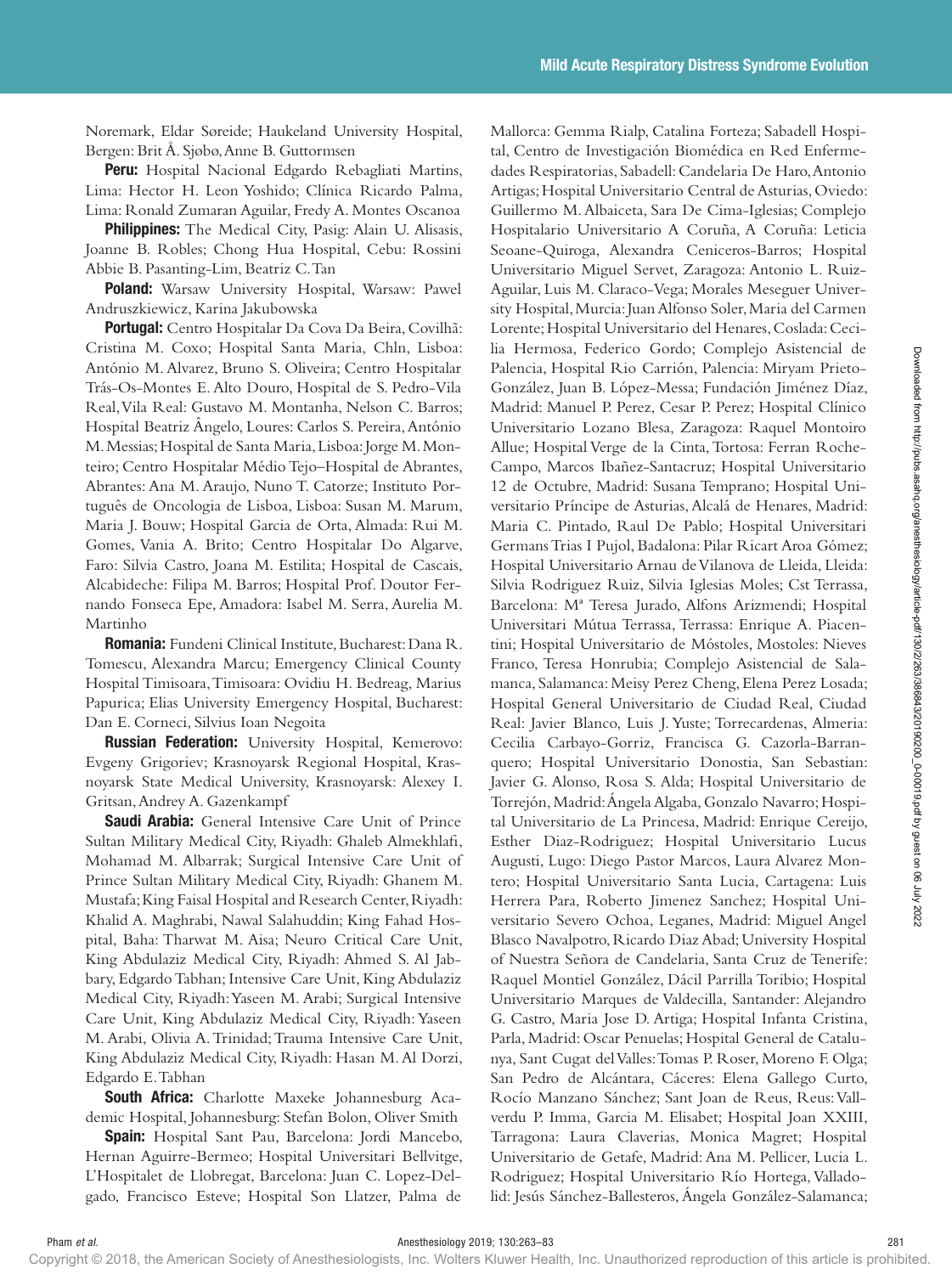Hospital Arquitecto Marcide, Ferrol, La Coruña: Antonio G. Jimenez, Francisco P. Huerta; Hospital General Universitario Gregorio Marañón, Madrid: Juan Carlos J. Sotillo Diaz, Esther Bermejo Lopez; Hospital General de Segovia, Segovia: David D. Llinares Moya, Alec A. Tallet Alfonso; Hospital General Universitario Reina Sofia, Murcia: Palazon Sanchez Eugenio Luis, Palazon Sanchez Cesar; Complejo Hospitalario Universitario de Albacete, Albacete: Sánchez I. Rafael, Corcoles G. Virgilio; Hospital Infanta Elena, Valdemoro: Noelia N. Recio

**Sweden:** Sahlgrenska University Hospital, Gothenburg: Richard O. Adamsson, Christian C. Rylander; Karolinska University Hospital, Stockholm: Bernhard Holzgraefe, Lars M. Broman; Akademiska Sjukhuset Uppsala, Uppsala: Joanna Wessbergh, Linnea Persson; Vrinnevisjukhuset, Norrköping: Fredrik Schiöler, Hans Kedelv; Linkoping University Hospital, Linköping: Anna Oscarsson Tibblin, Henrik Appelberg; Skellefteå Lasarett, Skellefteå: Lars Hedlund, Johan Helleberg; Karolinska University Hospital Solna, Stockholm: Karin E. Eriksson, Rita Glietsch; Umeå University Hospital, Umeå: Niklas Larsson, Ingela Nygren; Danderyd Hospital, Stockholm: Silvia L. Nunes, Anna-Karin Morin; Lund University Hospital, Lund: Thomas Kander, Anne Adolfsson

Switzerland: Center Hospitalier Universitaire Vaudois, Lausanne: Lise Piquilloud; Hôpital neuchâtelois–La Chauxde-Fonds, La Chaux-de-Fonds: Hervé O. Zender, Corinne Leemann-Refondini

Tunisia: Hopital Taher Sfar Mahdia, Mahdia: Souheil Elatrous; University Hospital Farhat Hached Sousse, Sousse: Slaheddine Bouchoucha, Imed Chouchene; Center Hospitalier Universitaire F. Bourguiba, Monastir: Islem Ouanes; Mongi Slim University Hospital, La Marsa: Asma Ben Souissi, Salma Kamoun

**Turkey:** Cerrahpasa Medical Faculty Emergency Intensive Care Unit, Istanbul: Oktay Demirkiran; Cerrahpasa Medical Faculty Sadi Sun Intensive Care Unit, Istanbul: Mustafa Aker, Emre Erbabacan; Uludag University Medical Faculty, Bursa: Ilkay Ceylan, Nermin Kelebek Girgin; Ankara University Faculty of Medicine, Reanimation 3rd Level Intensive Care Unit, Ankara: Menekse Ozcelik, Necmettin Ünal; Ankara University Faculty of Medicine, 2nd Level Intensive Care Unit–Postoperative Intensive Care Unit, Ankara: Basak Ceyda Meco; Istanbul Kartal Egitim Ve Arastirma Hastanesi, Istanbul: Onat O. Akyol, Suleyman S. Derman

United Kingdom: Papworth Hospital, Cambridge: Barry Kennedy, Ken Parhar; Royal Glamorgan Hospital, Llantrisant: Latha Srinivasa; Royal Victoria Hospital, Belfast: Lia McNamee, Danny McAuley; Jack Steinberg Intensive Care Unit of the King's College, London: Phil Hopkins, Clare Mellis; Frank Stansil Intensive Care Unit of the King's College Hospital, London: Vivek Kakar; Liver Intensive Care Unit of the King's College, London: Dan Hadfield; Christine Brown Intensive Care Unit of the King's College, London:

Andre Vercueil; West Suffolk Hospital, Bury St. Edmunds: Kaushik Bhowmick, Sally K. Humphreys; Craigavon Area Hospital, Portadown: Andrew Ferguson, Raymond Mckee; Barts Health National Health Service Trust, Whipps Cross Hospital, Leytonstone: Ashok S. Raj, Danielle A. Fawkes; Kettering General Hospital, Foundation National Health Service Trust, Northamptonshire: Philip Watt, Linda Twohey; Barnet General Hospital, Barnet: Rajeev R. Jha, Matthew Thomas, Alex Morton, Varsha Kadaba; Rotherham General Hospital, Rotherham: Mark J. Smith, Anil P. Hormis; City Hospital, Birmingham: Santhana G. Kannan, Miriam Namih; Poole Hospital National Health Service Foundation Trust, Poole: Henrik Reschreiter, Julie Camsooksai; Weston General Hospital, Weston-Super-Mare: Alek Kumar, Szabolcs Rugonfalvi; Antrim Area Hospital, Antrim: Christopher Nutt, Orla Oneill; Aintree University Hospital, Liverpool: Colette Seasman, Ged Dempsey; Northern General Hospital, Sheffield: Christopher J. Scott, Helen E. Ellis; John Radcliffe Hospital, Oxford: Stuart Mckechnie, Paula J. Hutton; St. Georges Hospital, London: Nora N. Di Tomasso, Michela N. Vitale; Hillingdon Hospital, Uxbridge: Ruth O. Griffin, Michael N. Dean; Royal Bournemouth and Christchurch National Health Service Foundation Trust, Bournemouth: Julius H. Cranshaw, Emma L. Willett; Guy's and St. Thomas' National Health Service Foundation Trust, London: Nicholas Ioannou, Guy's and St. Thomas' Severe Respiratory Failure Service, Whittington Hospital, London: Sarah Gillis; Wexham Park Hospital, Slough: Peter Csabi; Western General Hospital, Edinburgh: Rosaleen Macfadyen, Heidi Dawson; Royal Preston Hospital, Preston: Pieter D. Preez, Alexandra J. Williams; Brighton and Sussex University Hospitals National Health Service Trust, Brighton: Owen Boyd, Laura Ortiz-Ruiz de Gordoa; East and North Herts National Health Service Trust, Stevenage: Jon Bramall, Sophie Symmonds; Barnsley Hospital, Barnsley: Simon K. Chau, Tim Wenham; Prince Charles Hospital, Merthyr Tydfil: Tamas Szakmany, Piroska Toth-Tarsoly; University Hospital of South Manchester National Health Service Foundation Trust, Manchester: Katie H. Mccalman, Peter Alexander; Harrogate District Hospital, Harrogate: Lorraine Stephenson, Thomas Collyer; East and North Herts National Health Service Trust, Welwyn Garden City: Rhiannon Chapman, Raphael Cooper; Western Infirmary, Glasgow: Russell M. Allan, Malcolm Sim; Dumfries and Galloway Royal Infirmary, Dumfries: David W. Wrathall, Donald A. Irvine; Charing Cross Hospital, London: Kim S. Zantua, John C. Adams; Worcestershire Royal Hospital, Worcester: Andrew J. Burtenshaw, Gareth P. Sellors; Royal Liverpool University Hospital, Liverpool: Ingeborg D. Welters, Karen E. Williams; Royal Alexandra Hospital, Glasgow: Robert J. Hessell, Matthew G. Oldroyd; Morriston Hospital, Swansea: Ceri E. Battle, Suresh Pillai; Frimley Park Hospital, Frimley: Istvan Kajtor, Mageswaran Sivashanmugavel; Altnagelvin Hospital, Derry: Sinead C. Okane, Adrian Donnelly; Buckinghamshire Healthcare National Health Service

282 Anesthesiology 2019; 130:263–83 Pham *et al.*